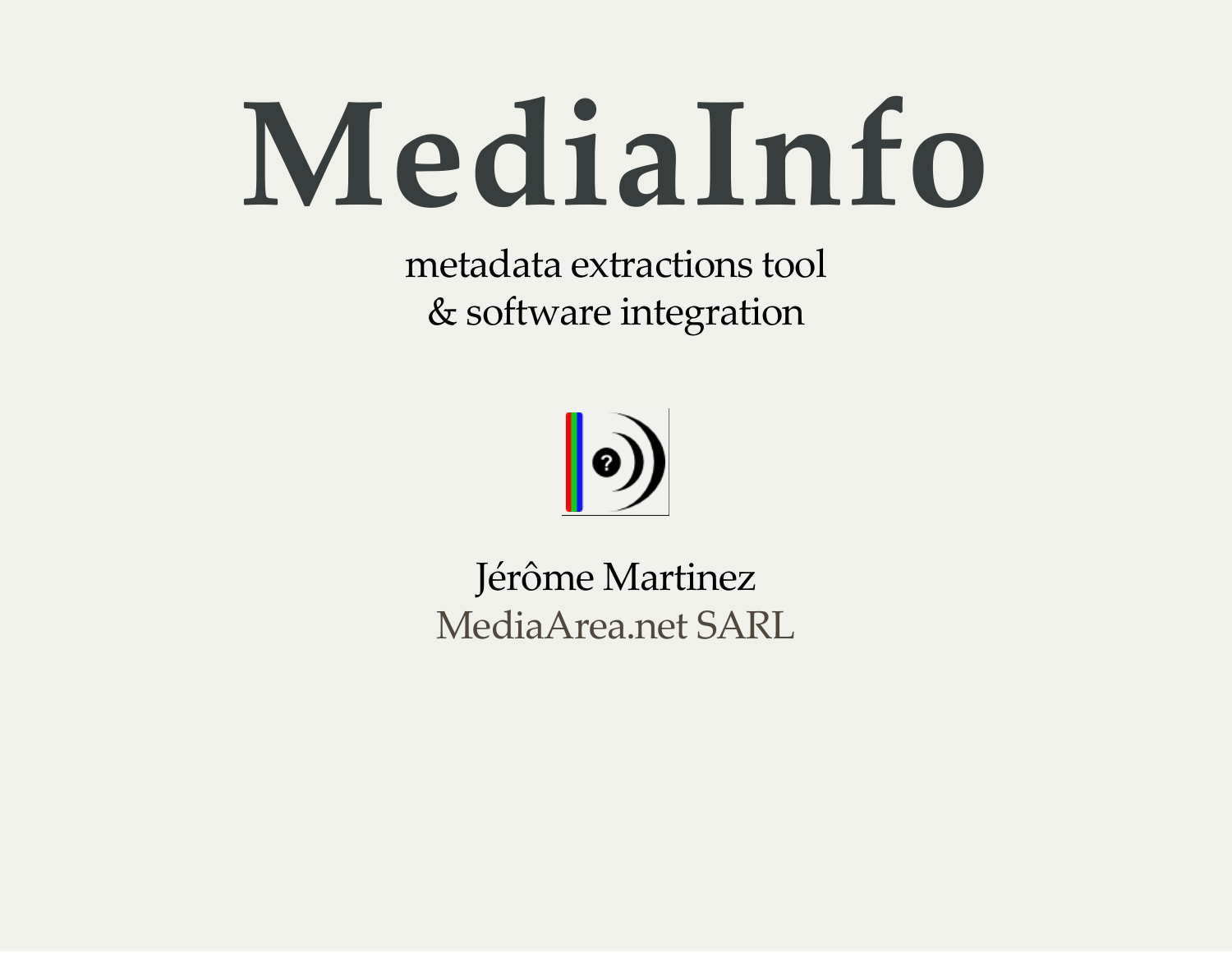#### What is MediaInfo?

MediaInfo is a convenient unified display of the most relevant technical and tag data for video and audio files.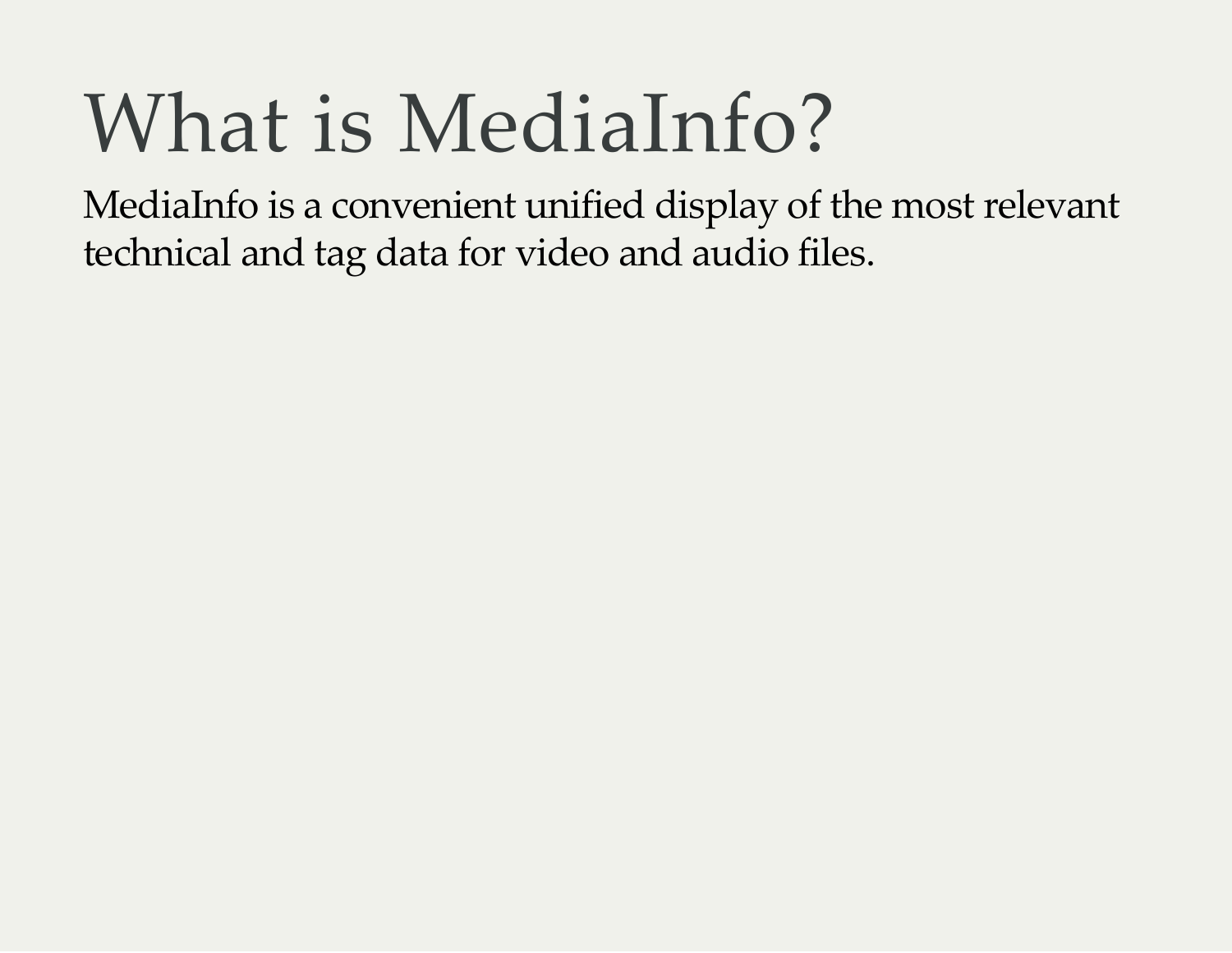#### MediaInfo is versatile.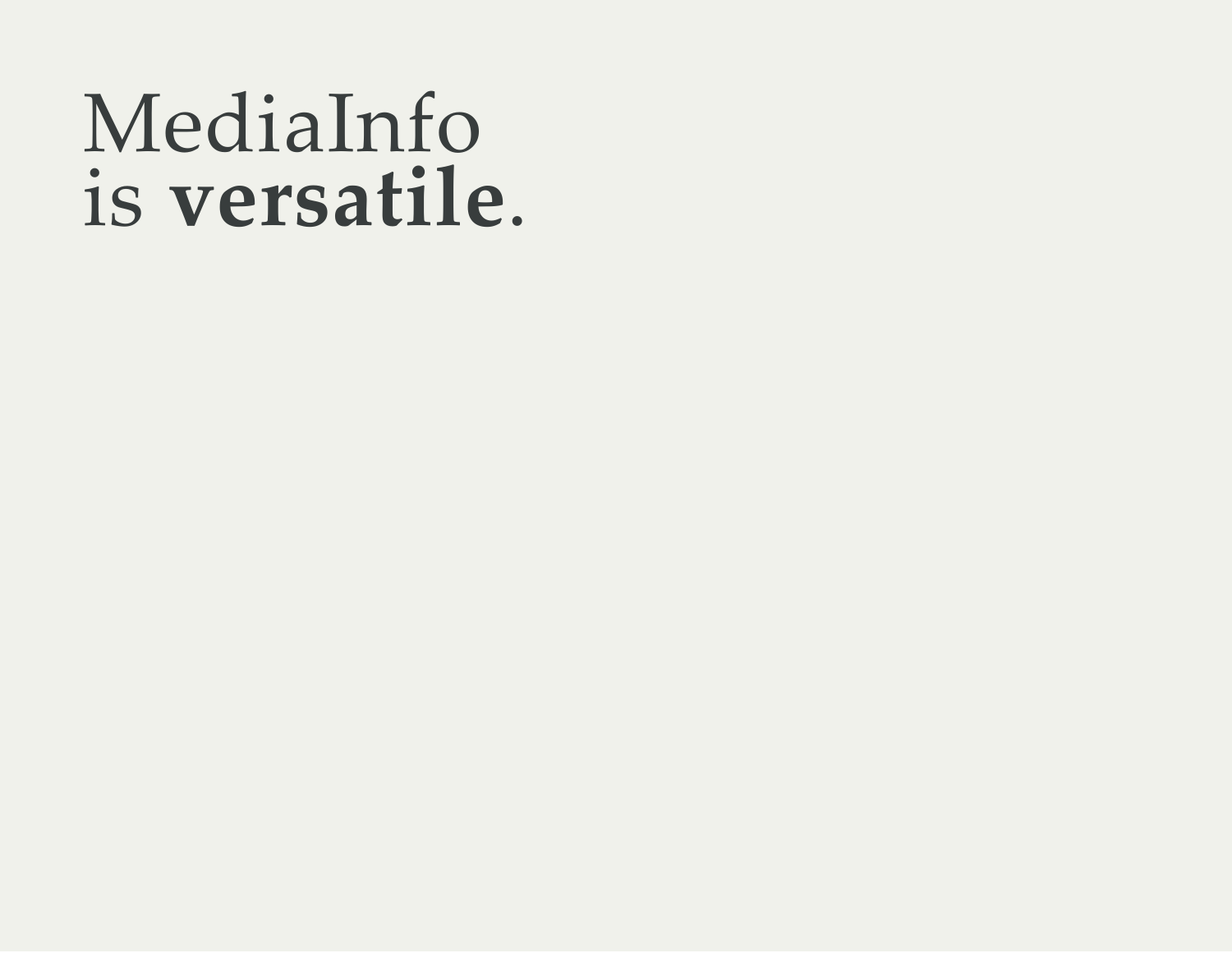# Containers/wrappers

- SMPTE containers (MXF/DCP/IMF)
- GXF, LXF
- P2, XDCAM
- MPEG streaming containers (ts/m2ts/mpg/vob)
- MPEG file container (mp4)
- Quicktime (qt/mov)
- Matroska (mkv/mka/mks)
- RIFF (avi/wav/w64)
- Apple/SGI (aiff/aifc)
- Windows Media (asf/wma/wmv)

...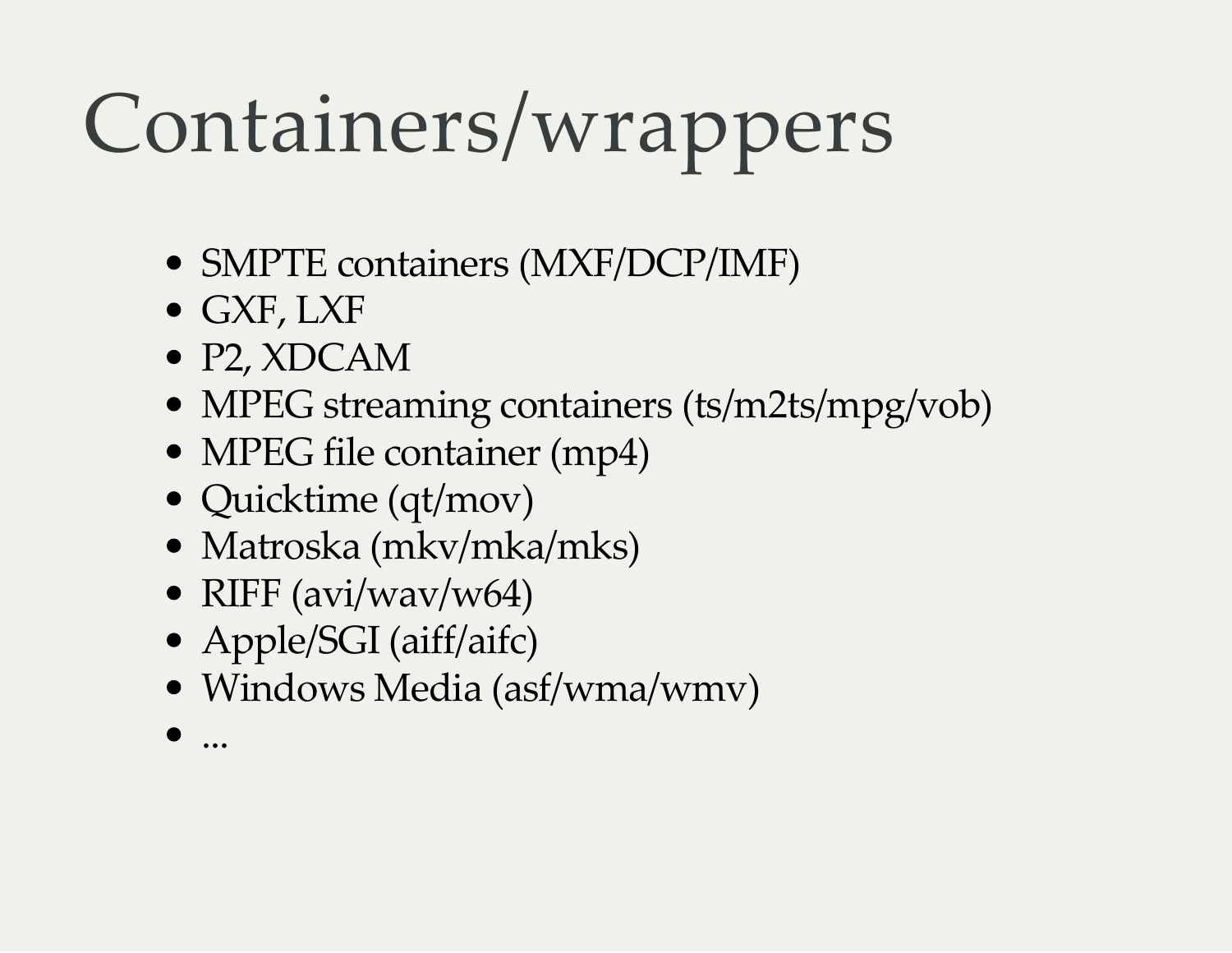# Video/image formats

- $\bullet$  HEVC/H.265
- AVC/H.264
- MPEG-1/2 Video (mpgv/mpv/m1v/m2v)
- VC-1, VC-3/DNxHD
- DPX, EXR
- PNG, TIFF
- JPEG, JPEG 2000
- $\bullet$  FFv1
- $\bullet$  ...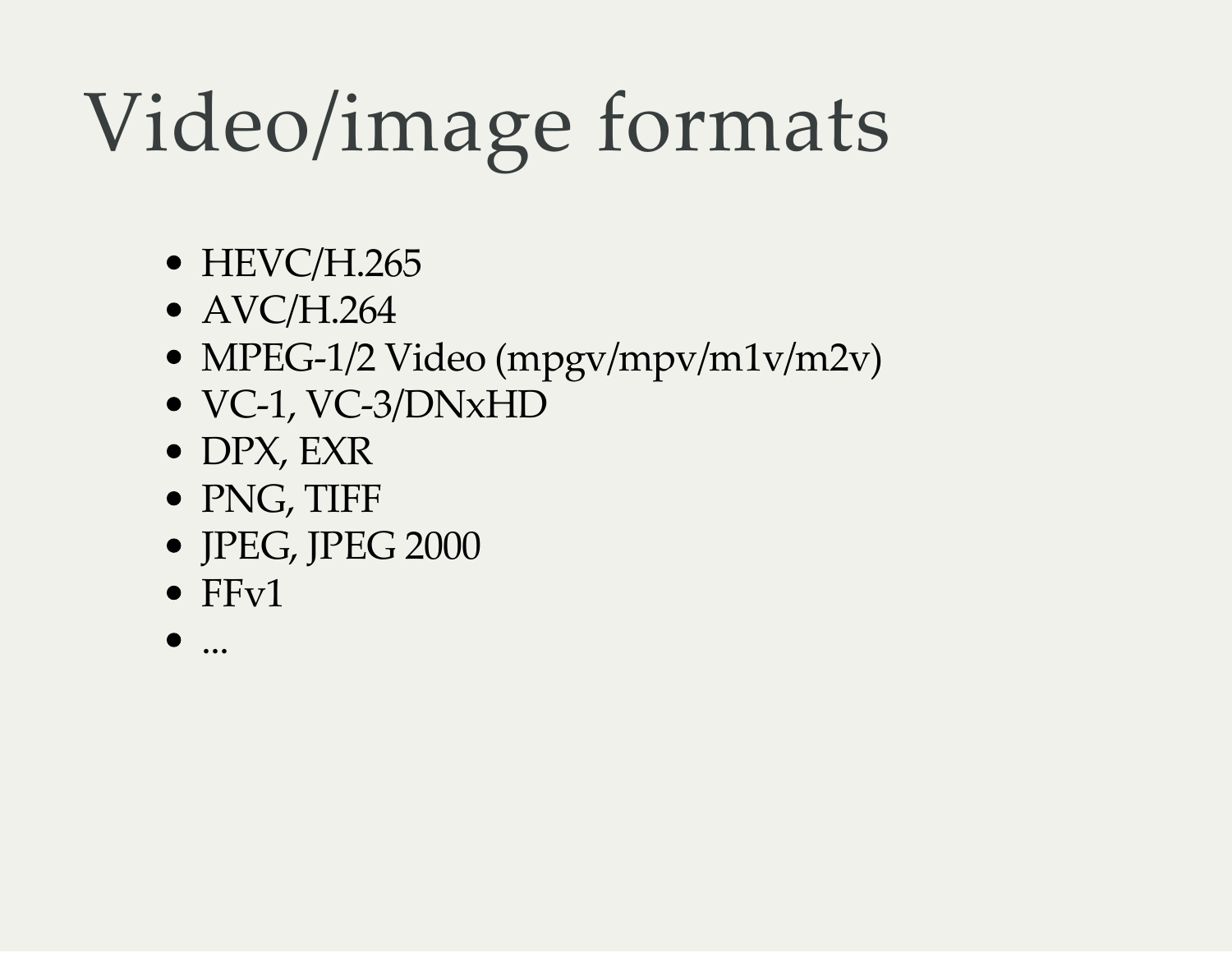#### Audio formats

- PCM
- Dolby E
- $\bullet$  AC-3, E-AC-3
- DTS
- AAC/HE-AAC/HE-AACv2
- FLAC
- MPEG-1/2 Audio (mp1/mp2/mp3)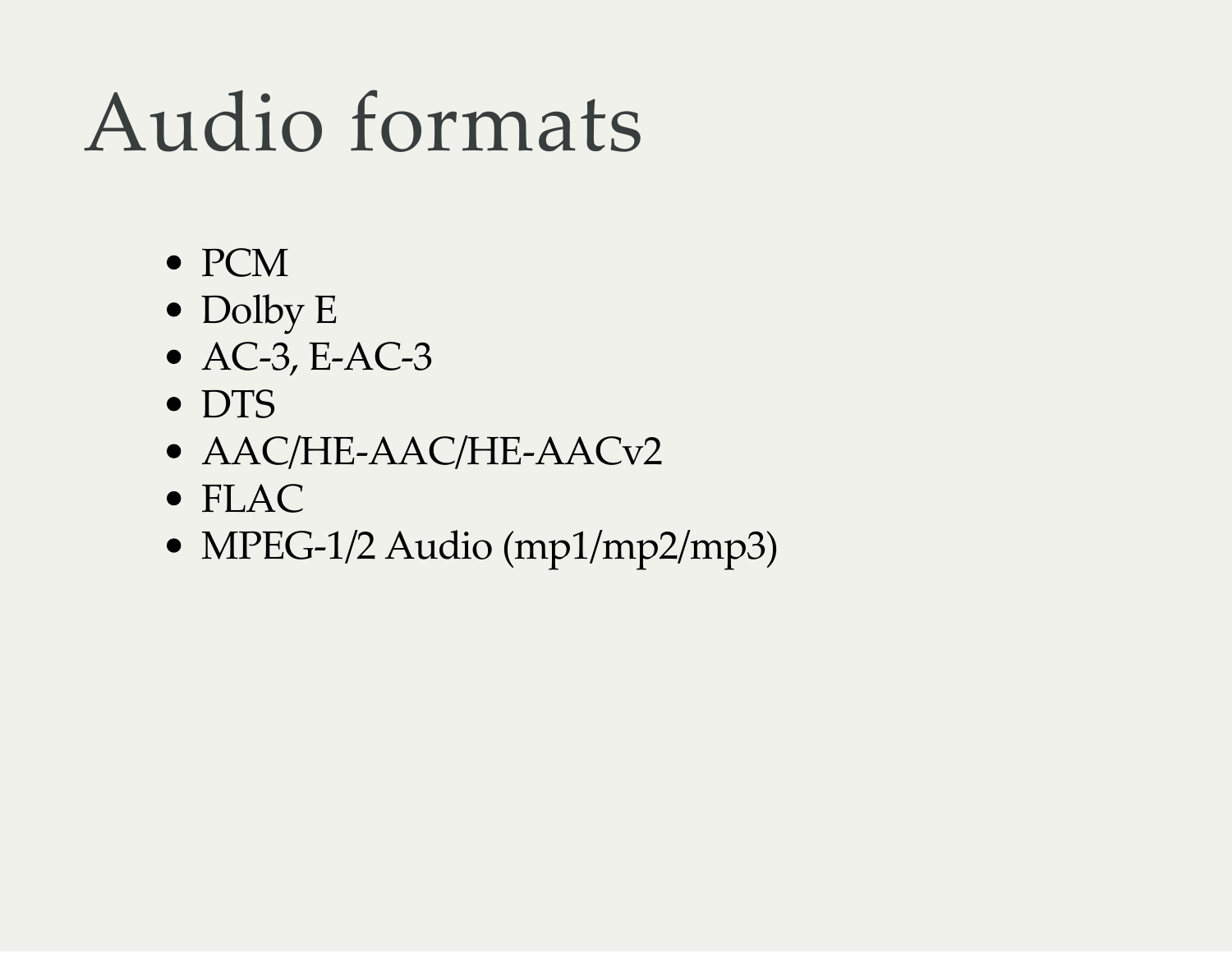# Captions/Subtitles

- CEA-606/708
- DVB subtitles
- ARIB captions
- N19/STL
- Teletext
- CDP
- WST
- TTML
- $\bullet$  ...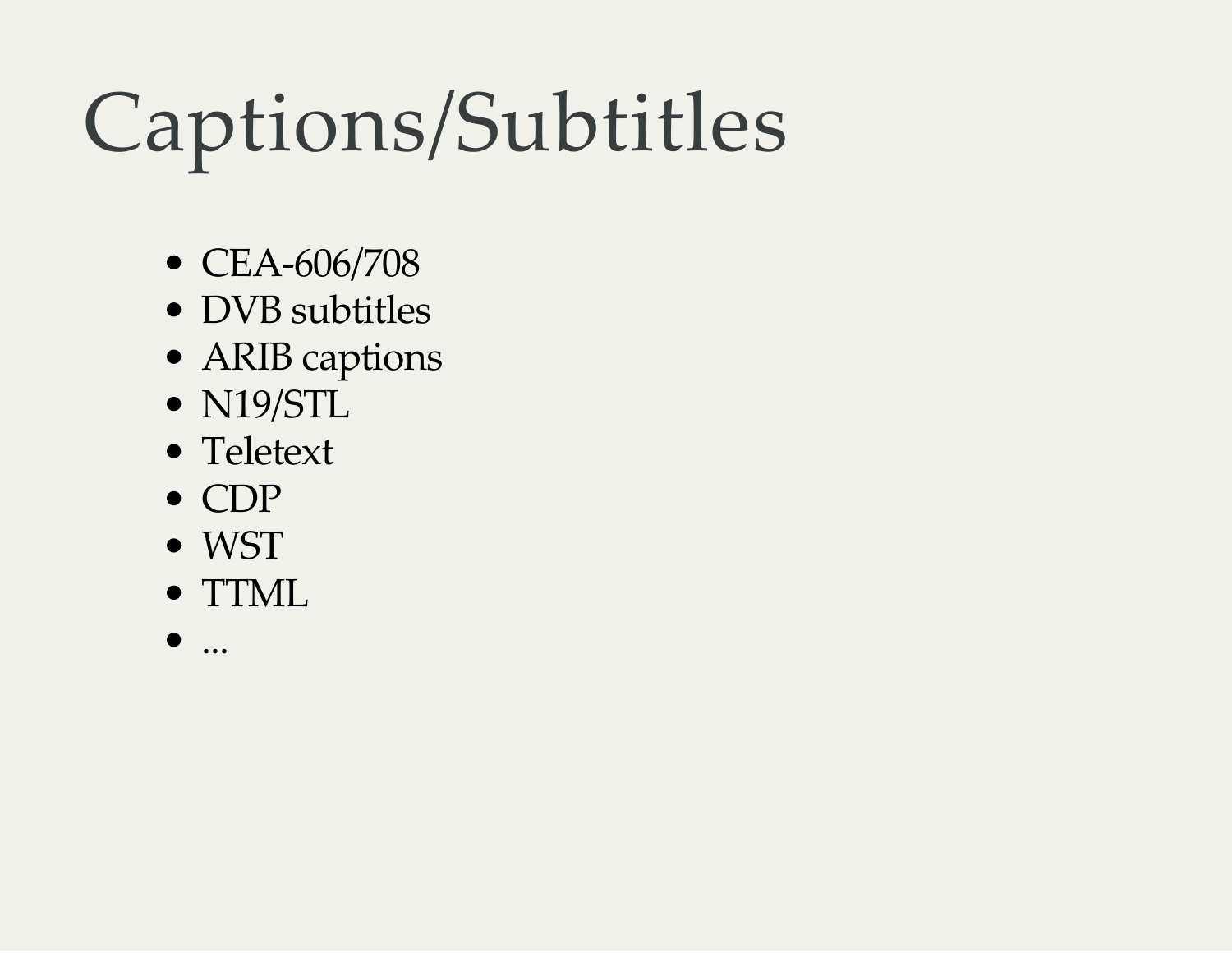#### Metadata

- Container-specific
- Ancillary data
- Time codes (MXF, GXF, QuickTime...)
- Bar data
- AFD
- AS-11/DPP
- Checksums presence
- $\bullet$  ...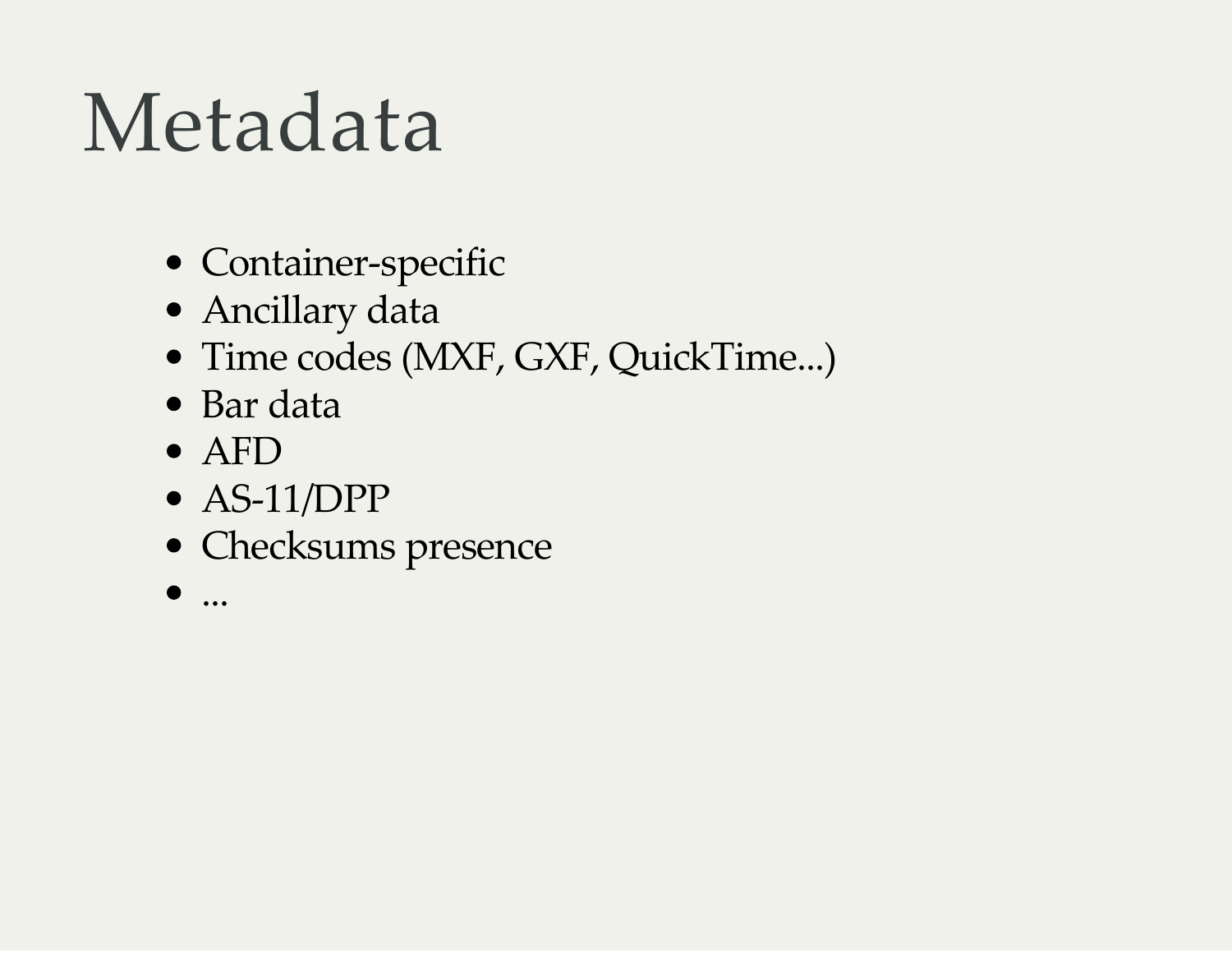# Examples of Metadata

- Writing library
- Channel assignment (left, right, rear...)
- Audio/caption language
- Law rating
- Broadcast service name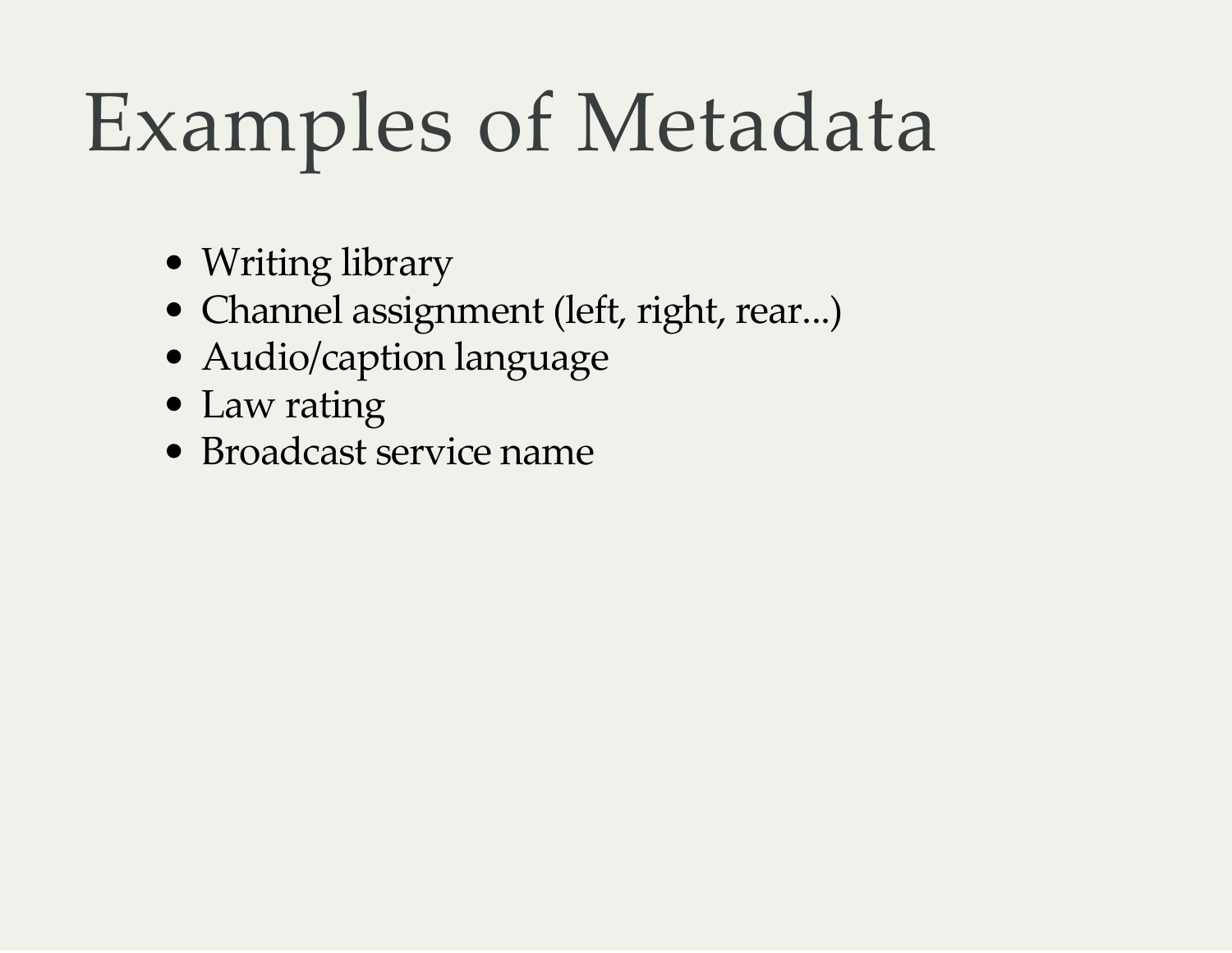# Input formats

- Files (local/network)
- FTP/FTPS/SFTP
- HTTP/HTTPS
- Direct memory access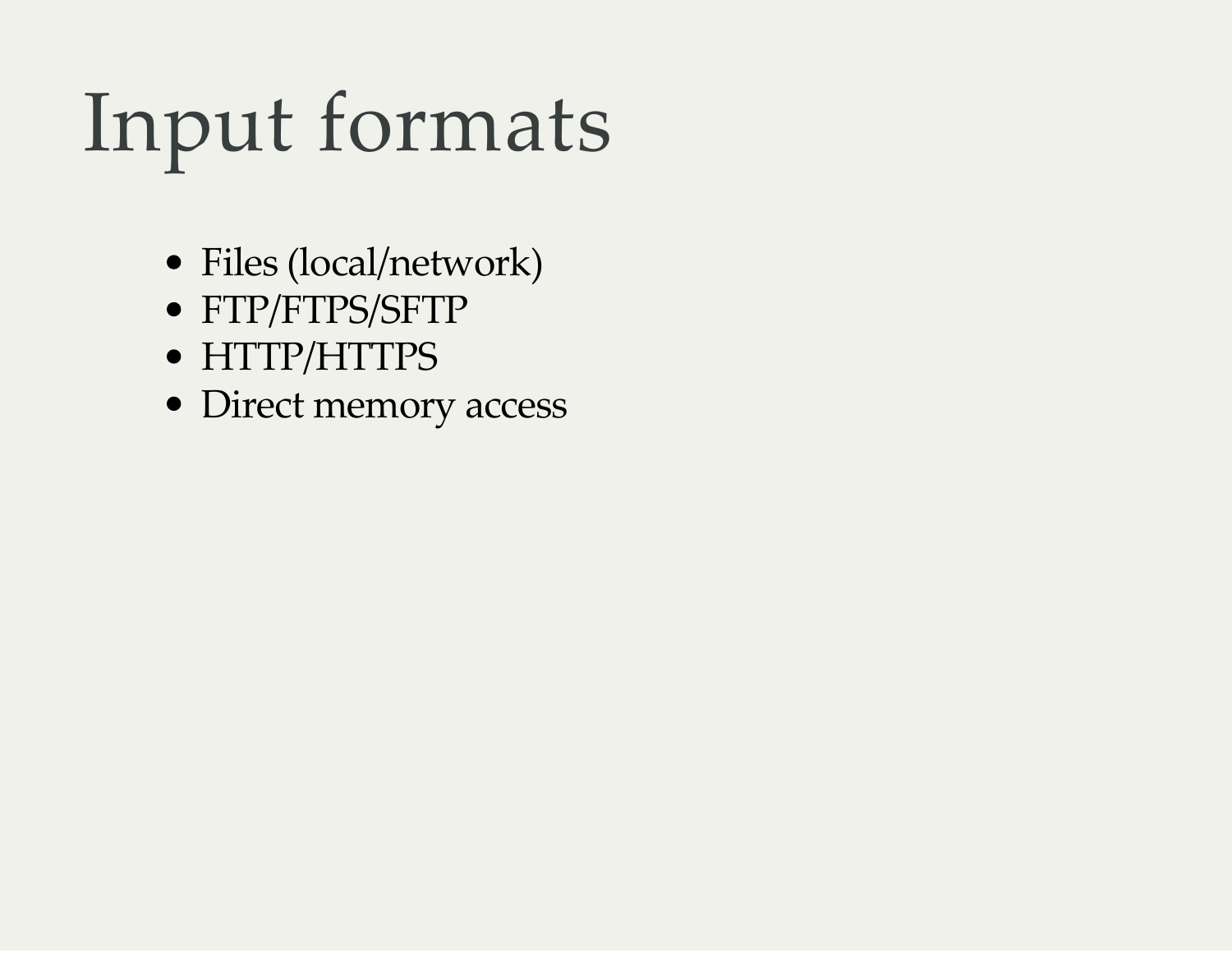# Export formats

- Flat text
- XML
- $\bullet$  EBUCore (1.5/1.6)
- PBCore (1.2/2.0)
- MPEG-7
- FIMS (Work in progress, 1.1/1.2)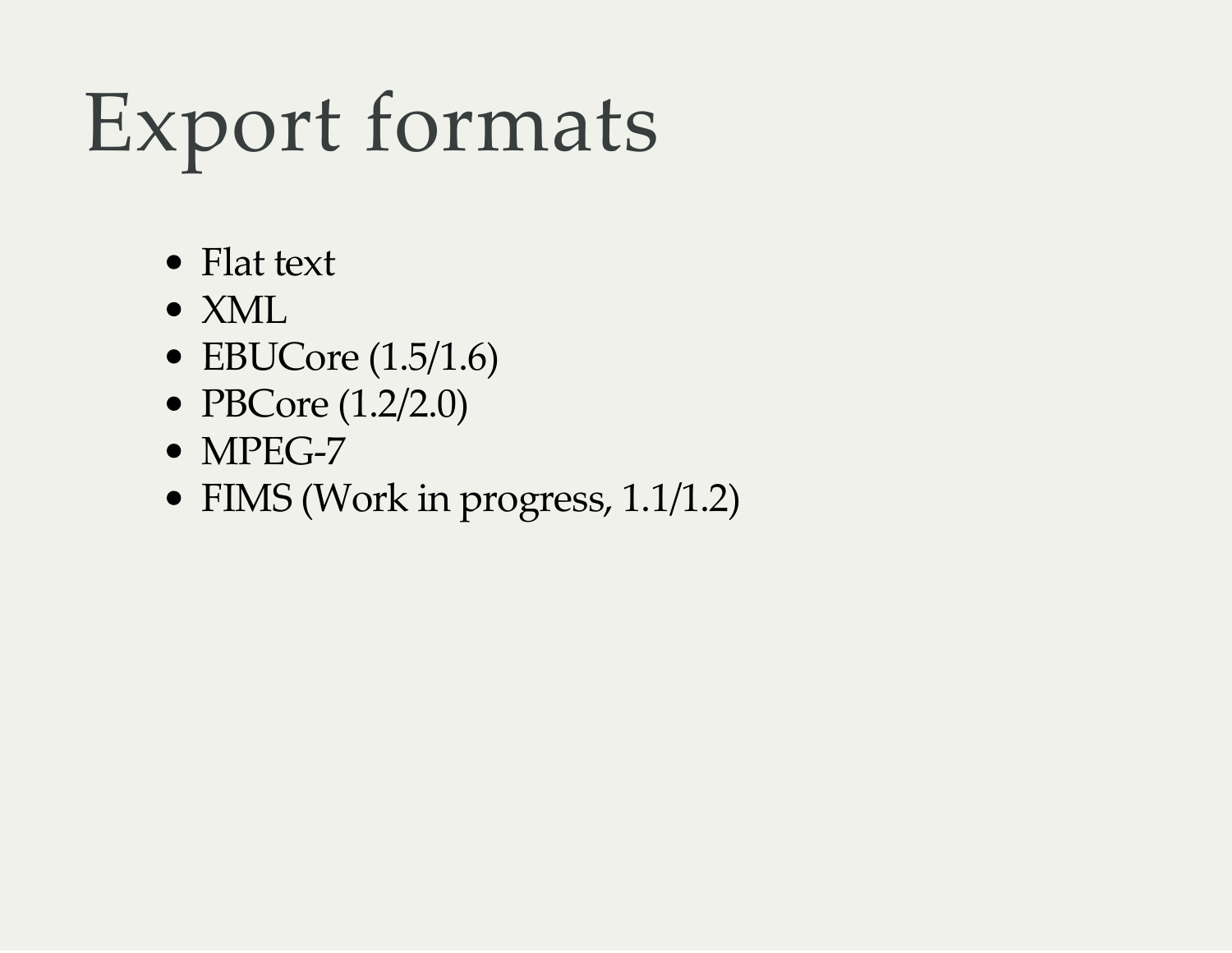#### MediaInfo works everywhere.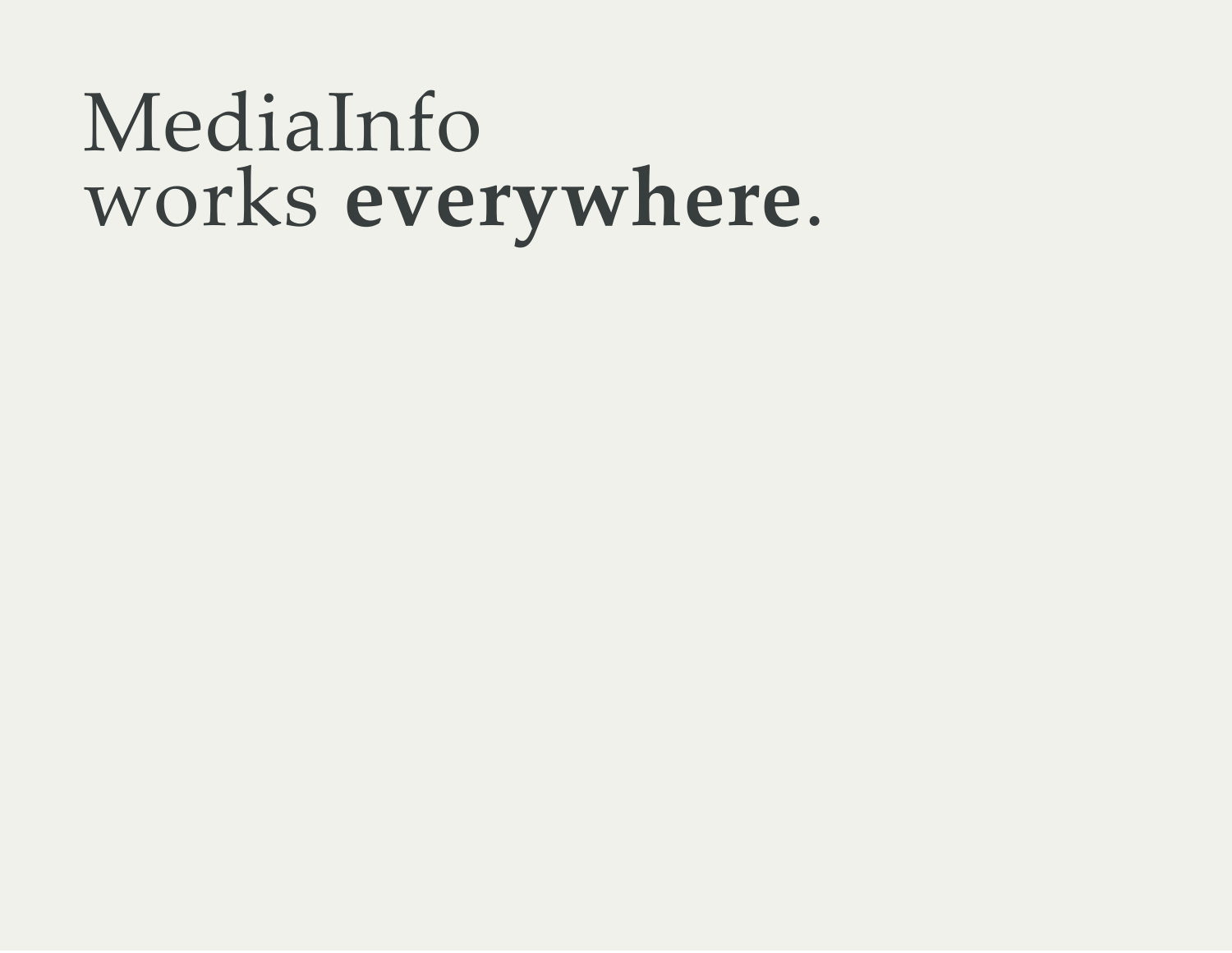#### Interfaces

- API (library)
- Command Line Interface
- Graphical User Interface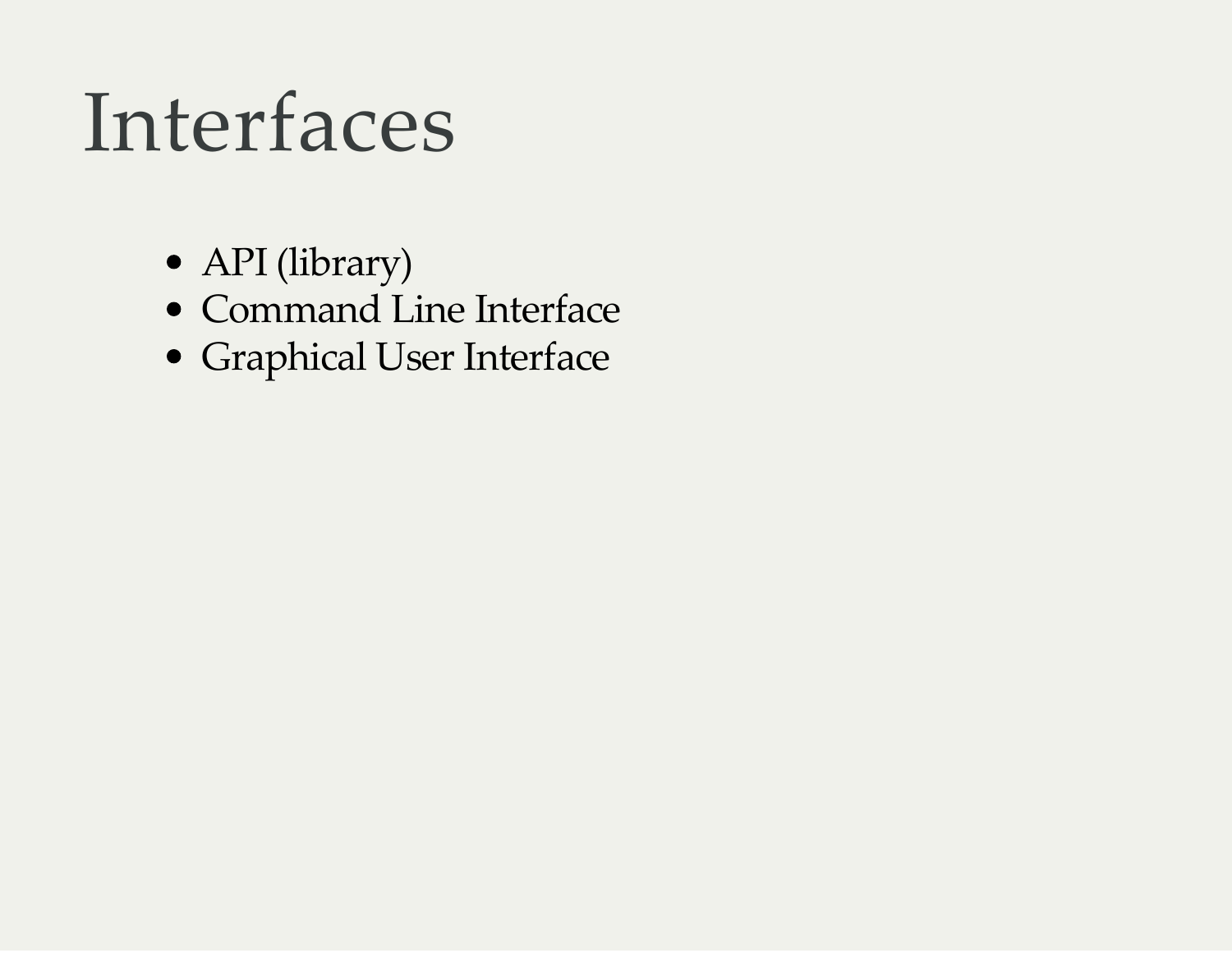# Bindings

- $\bullet$  C, C++
- C#/Mono
- VB.net
- Python
- Java
- node.js (unofficial)
- $\bullet$  ...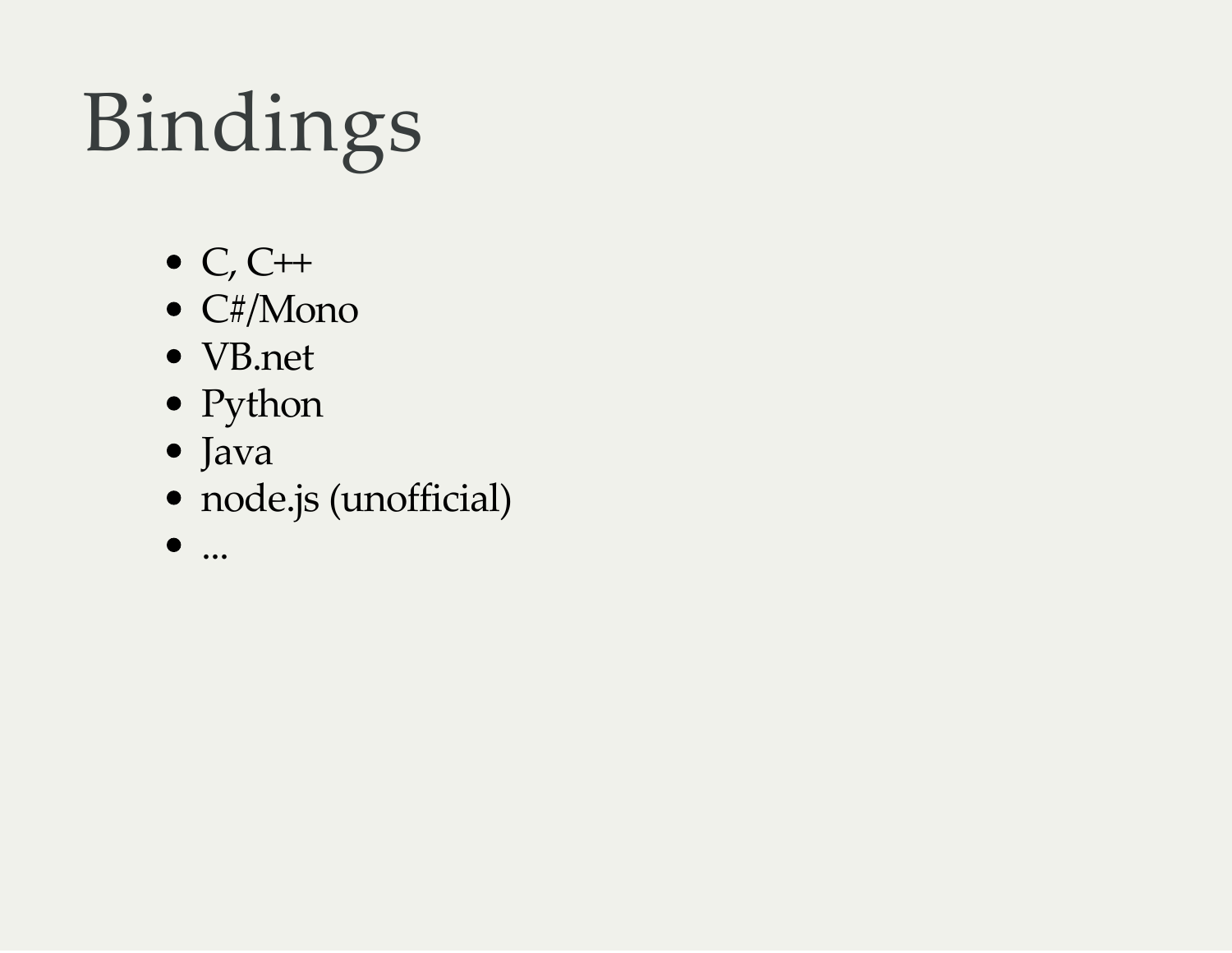#### Platforms

#### NOCTRIBOAN

- Windows
- Mac
- Linux: Ubuntu, Mint, RHEL/CentOS, Fedora, SuSE, Solaris...
- BSD: FreeBSD...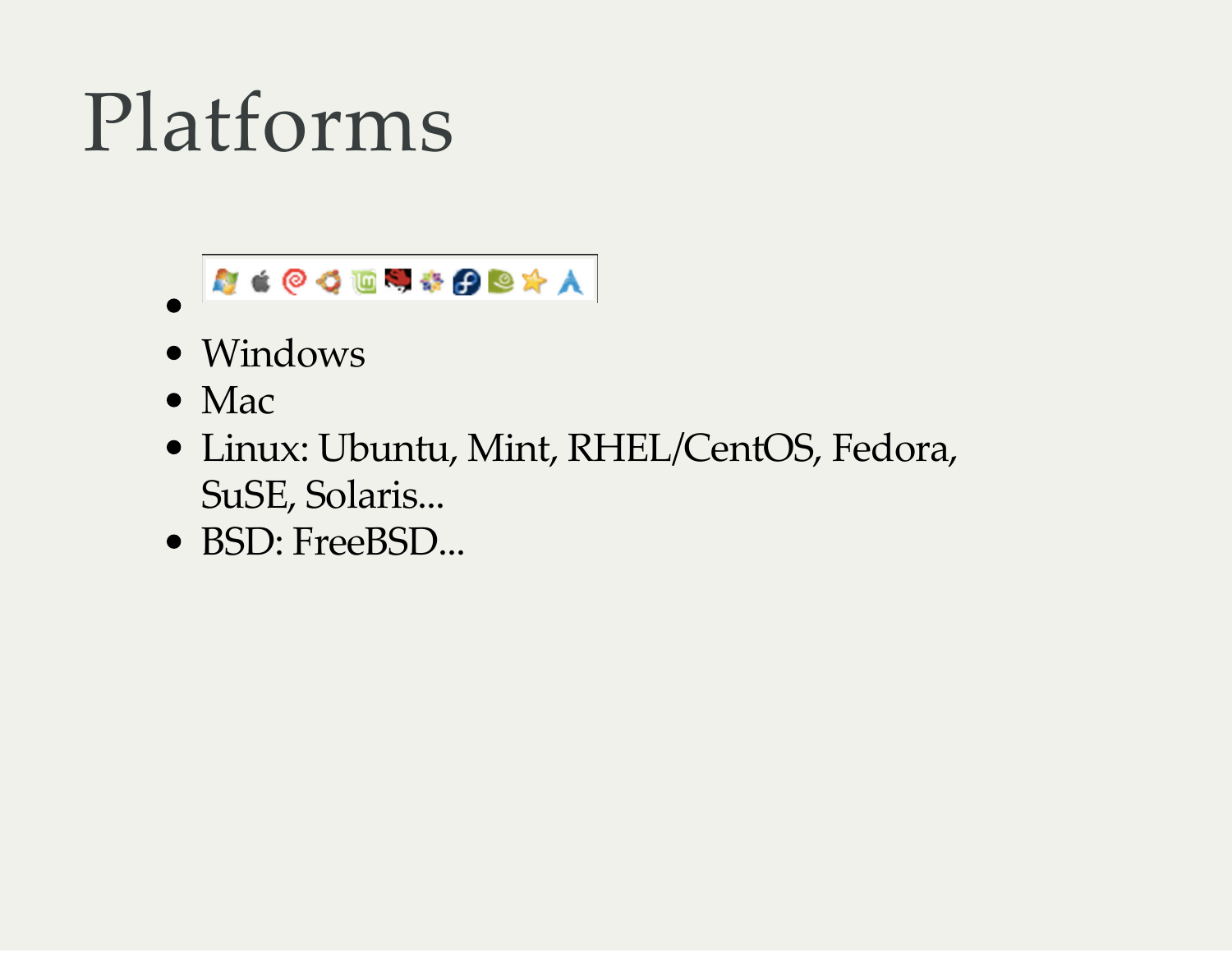#### Architectures

- Intel/AMD 32-bit
- Intel/AMD 64-bit
- $\bullet$  IA64
- PowerPC
- ARM
- $\bullet$  ...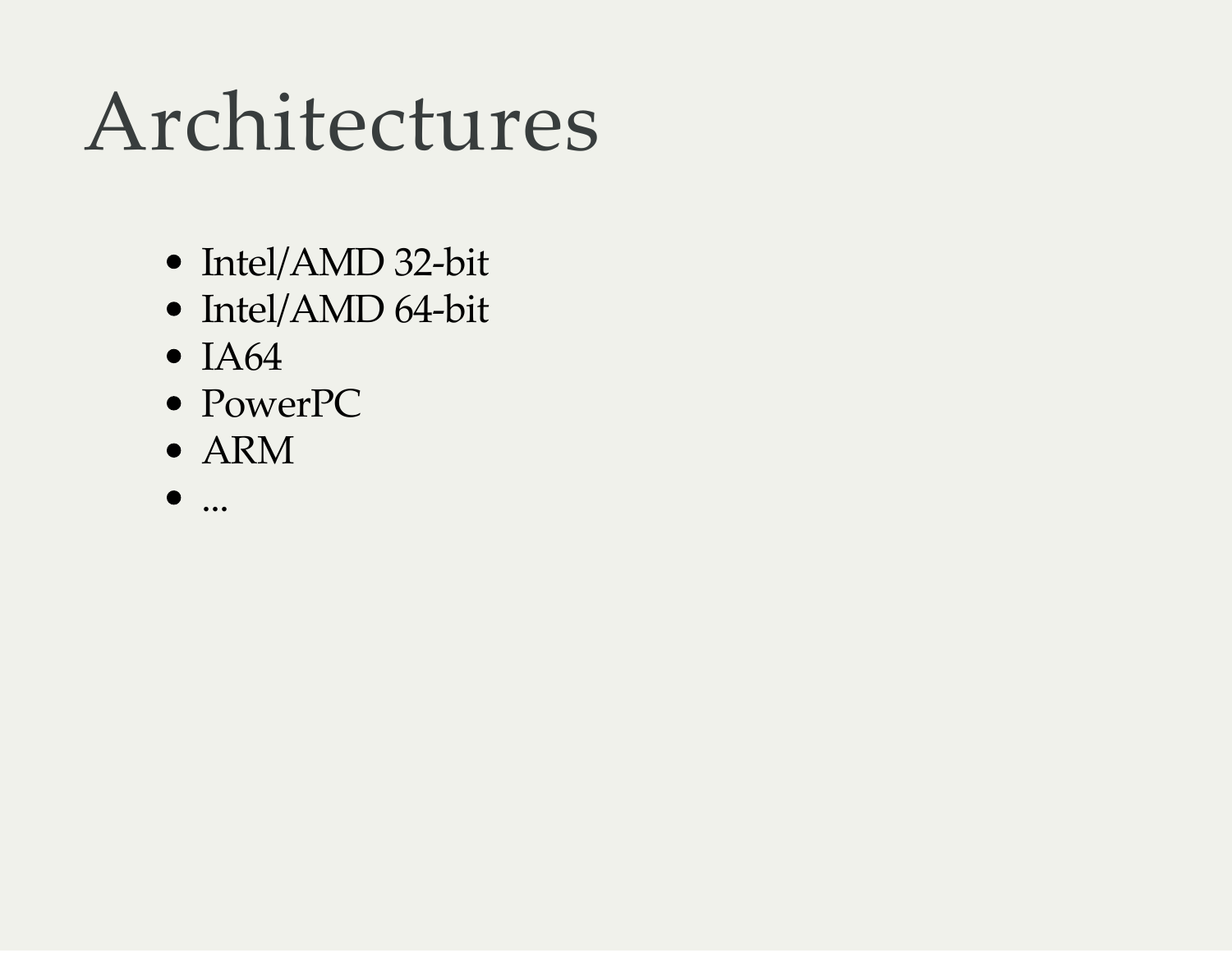#### MediaInfo is open source.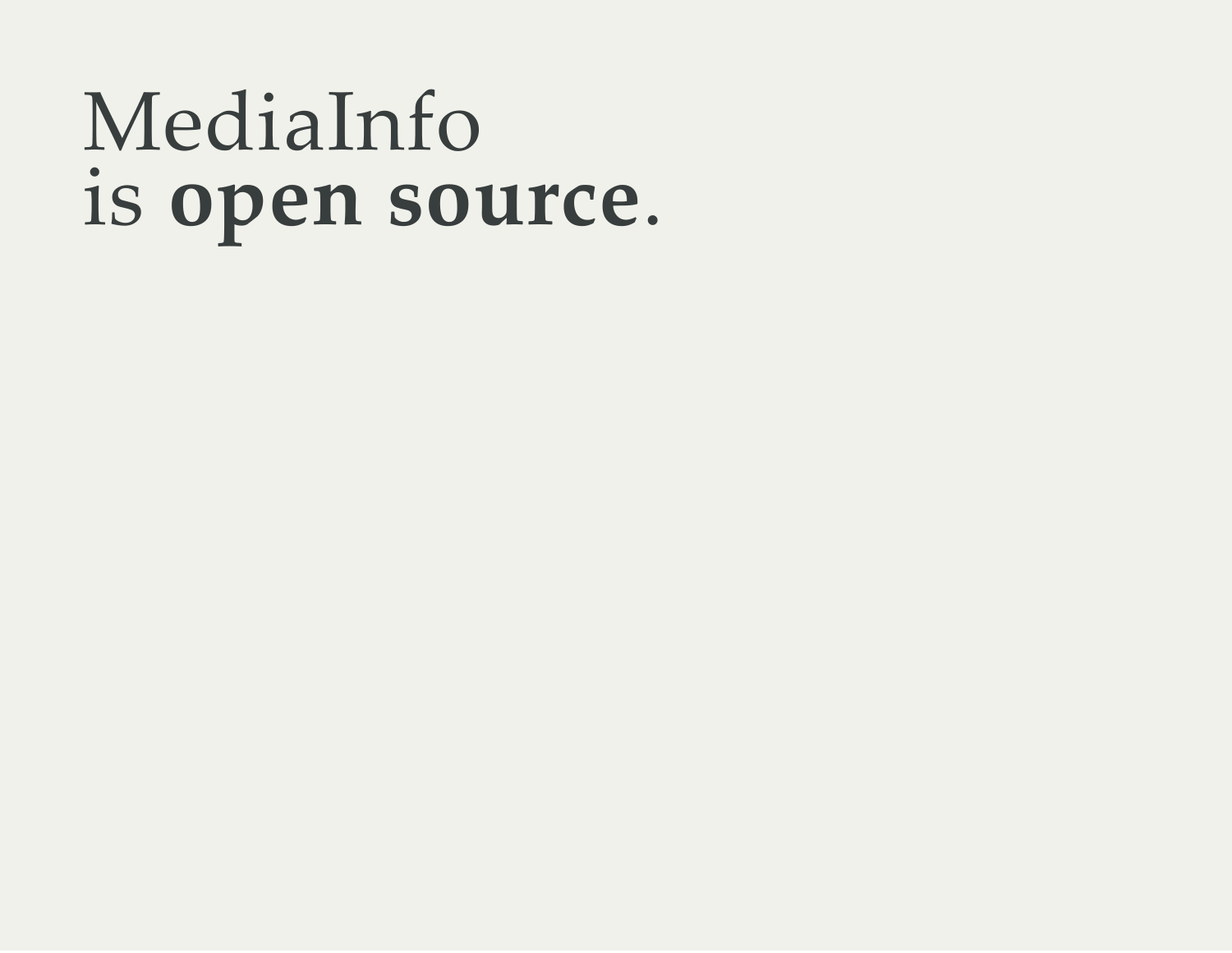#### License

- BSD-2-Clause license
- Code source available for everyone
- Contacting developer not mandatory
- Not tied to a company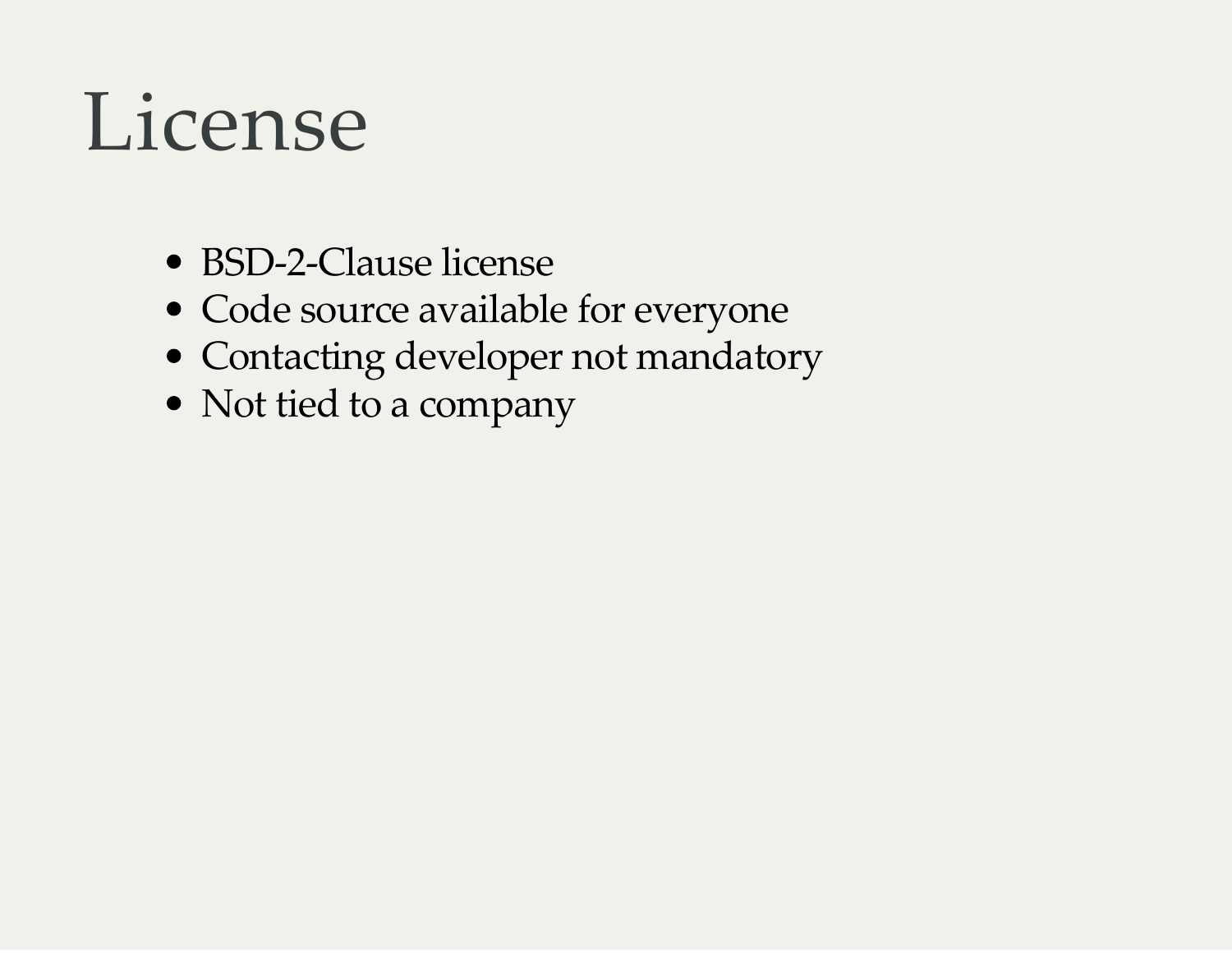#### Business model

- Free: Software & developed features
- Not free: Closed source versions
- Not free: Bug correction
- Not free: New features
- Not free: Support/forensics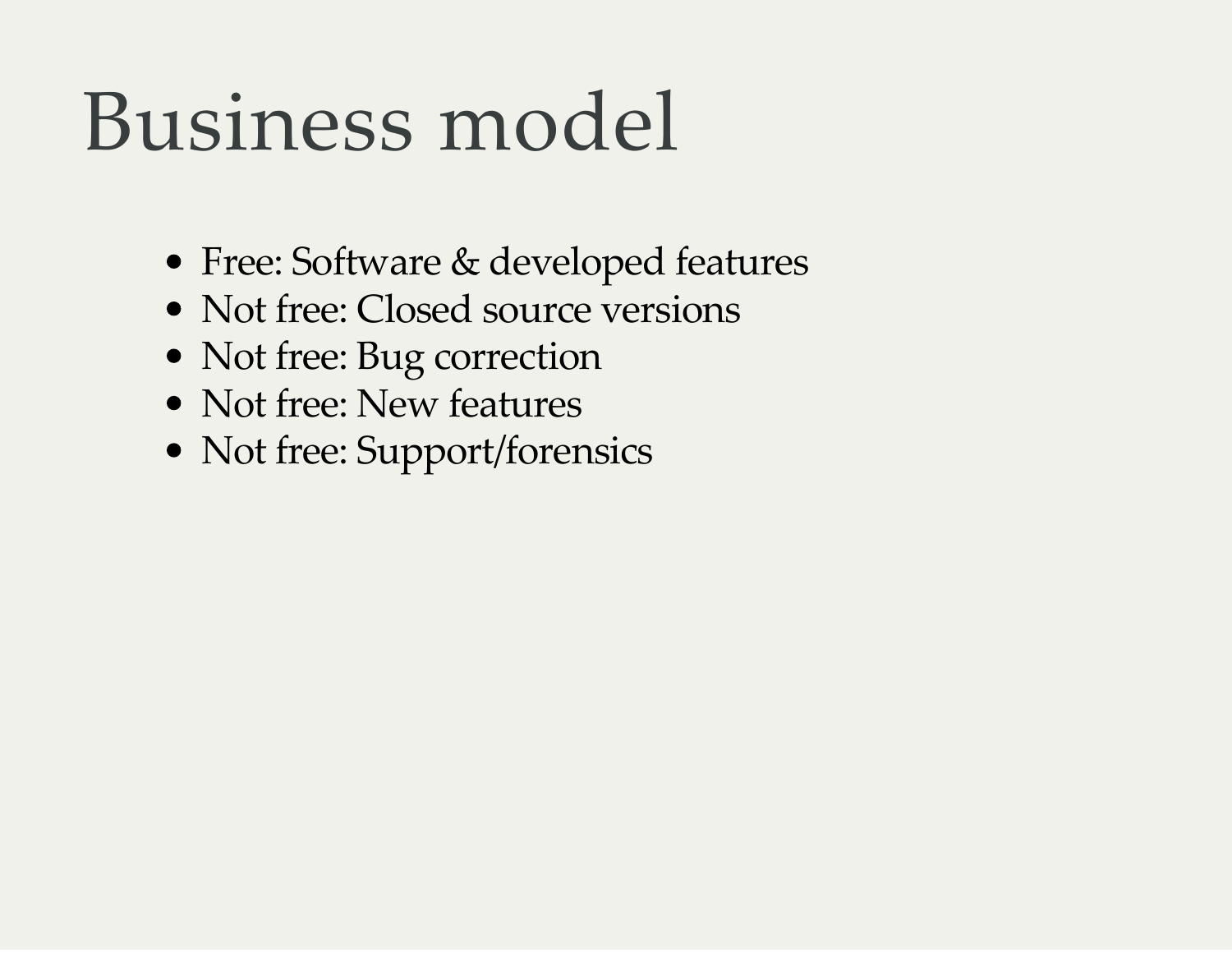#### Examples of sponsored features (0)

- MPEG-7 export
- EBUCore
- AS-11 (UK DPP)
- IMF
- DTS Neural Audio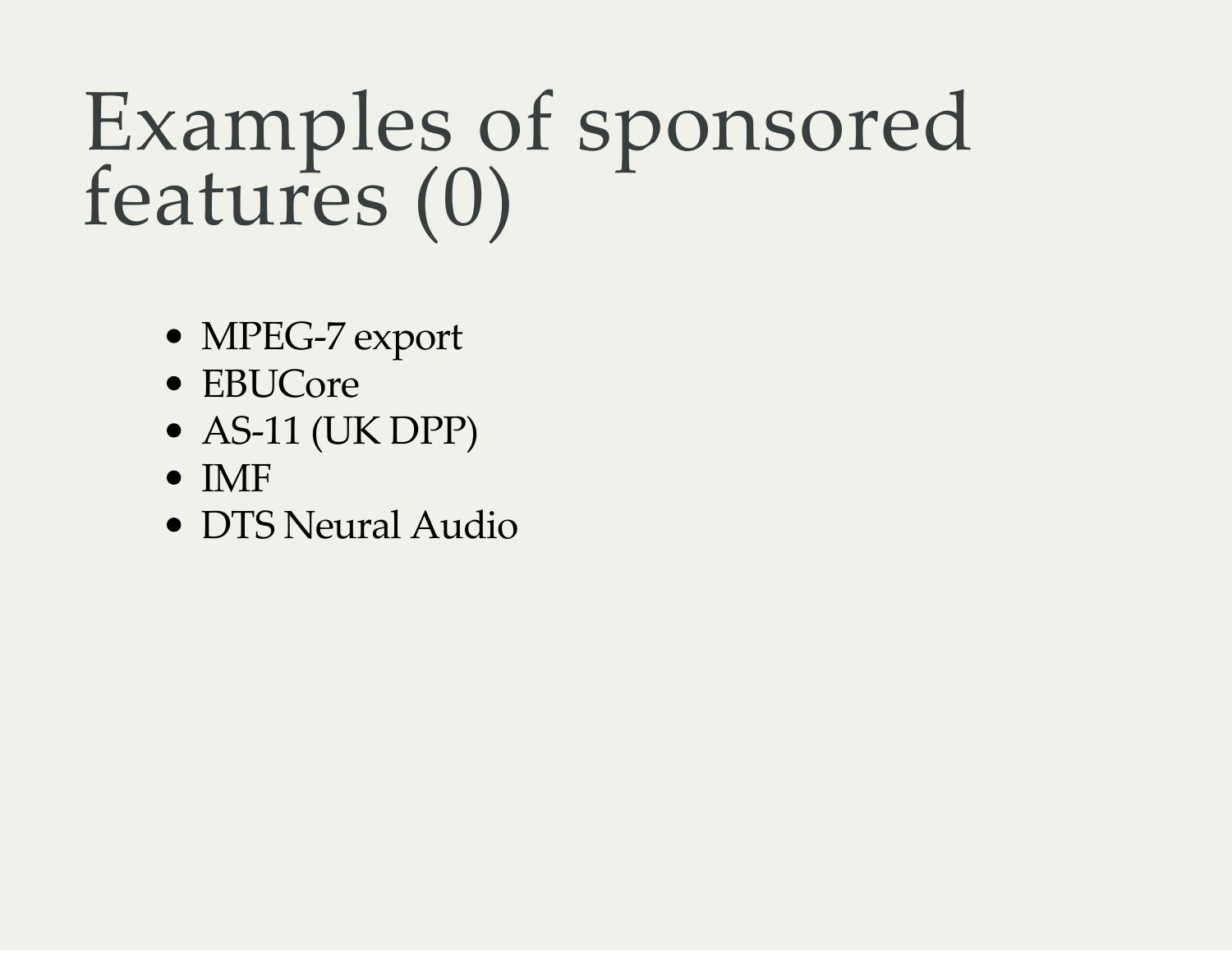#### Examples of sponsored features (1)

MPEG‑7 export

Sponsored by Bibliothèque Nationale de France (National Library of France)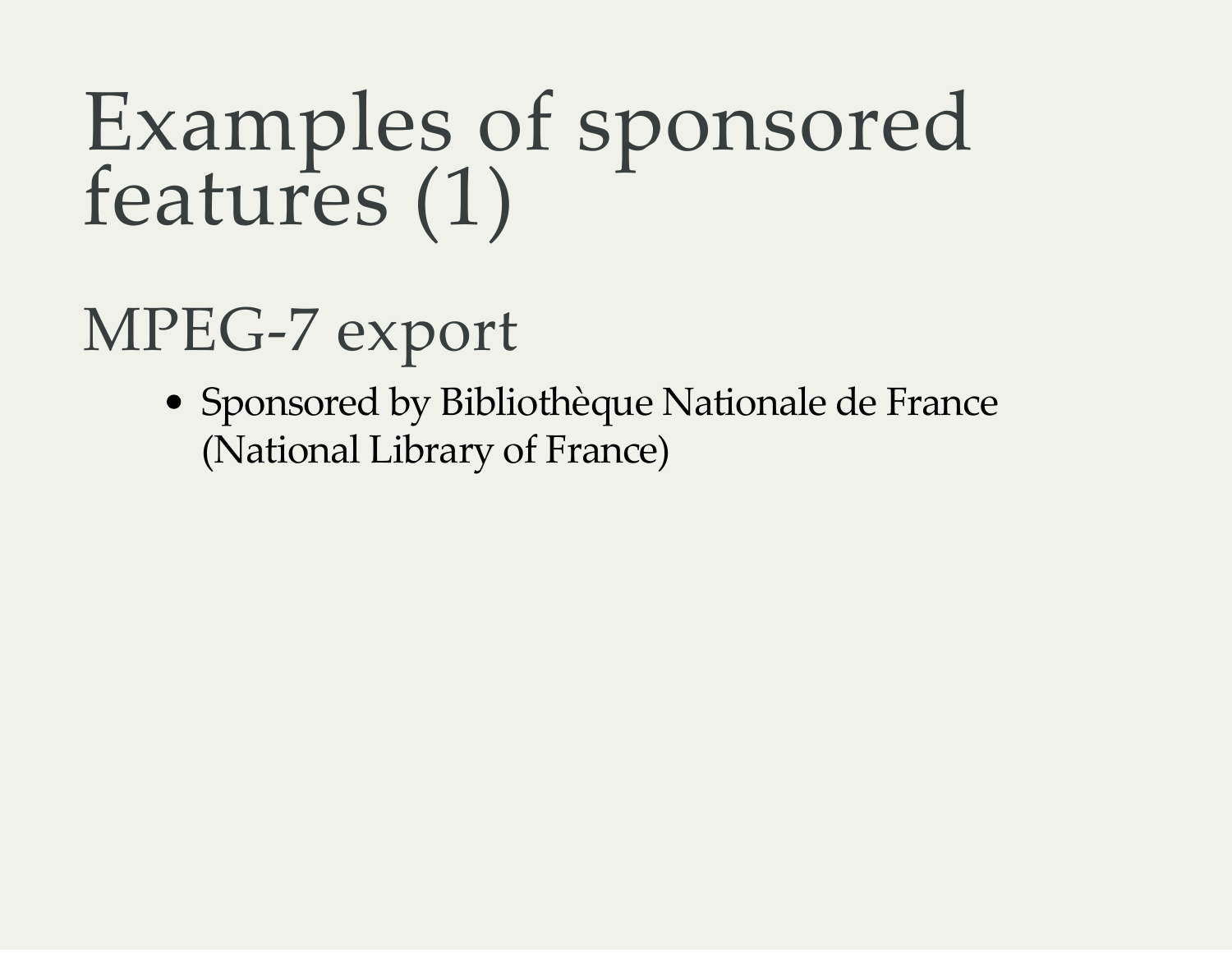#### Examples of sponsored features (2)

#### **EBUCore**

- National Library of Wales sponsored EBUCore 1.5 output
- EBU sponsored EBUCore 1.6 update
- Features can be sponsored step by step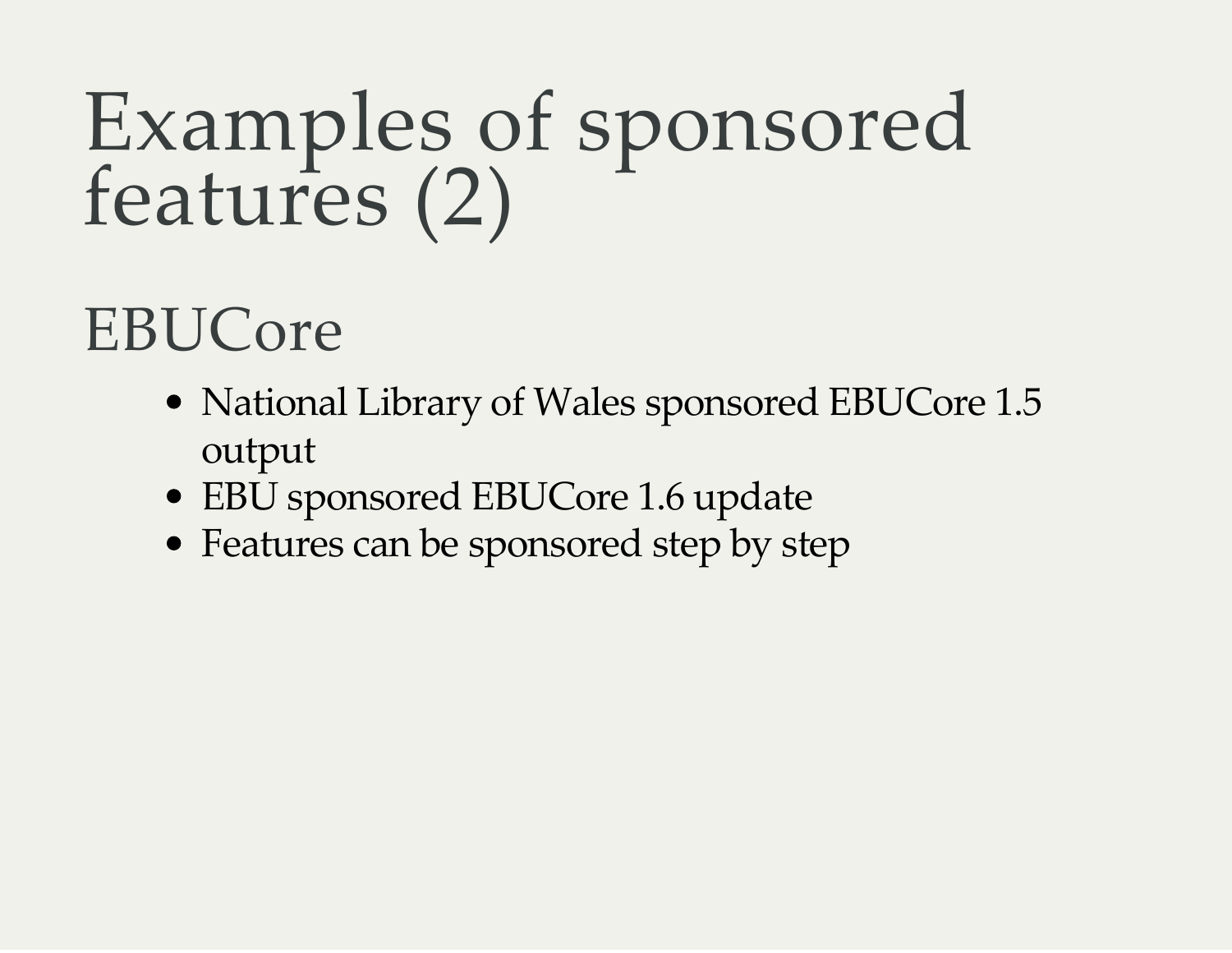#### Examples of sponsored features (3)

#### AS‑11 (UK DPP)

- Title, track layout, audio languages, open/closed caption presence, segments, copyright, FPA...
- Initial version sponsored by Digimetrics (now part of Tektronix)
- AS-11 to EBUCore mapping sponsored by EBU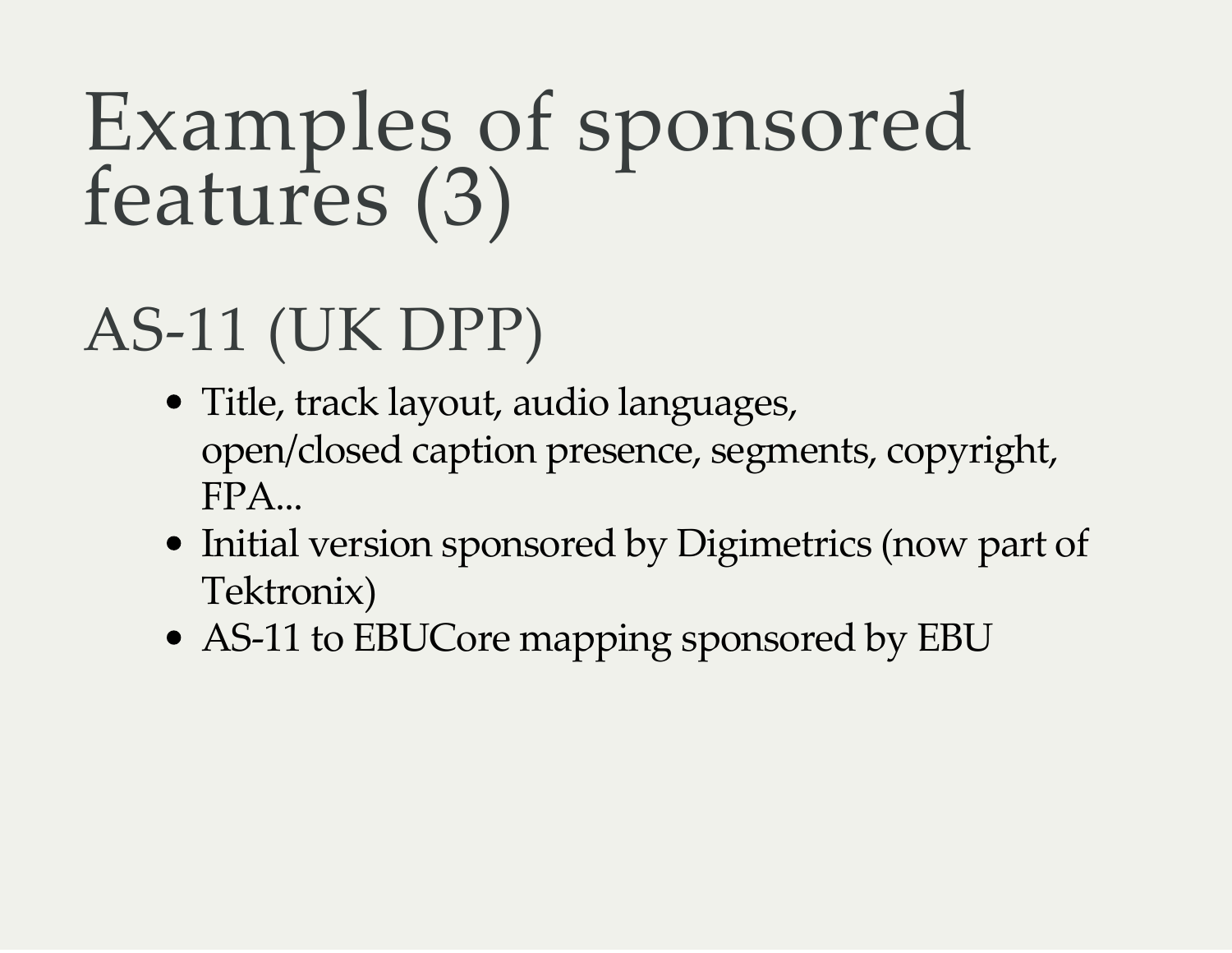#### Examples of sponsored features (4)

#### IMF

- SMPTE ST-2067 support
- Participation to IMF plugfests
- Sponsored by Digimetrics (now part of Tektronix)
- (Work in progress)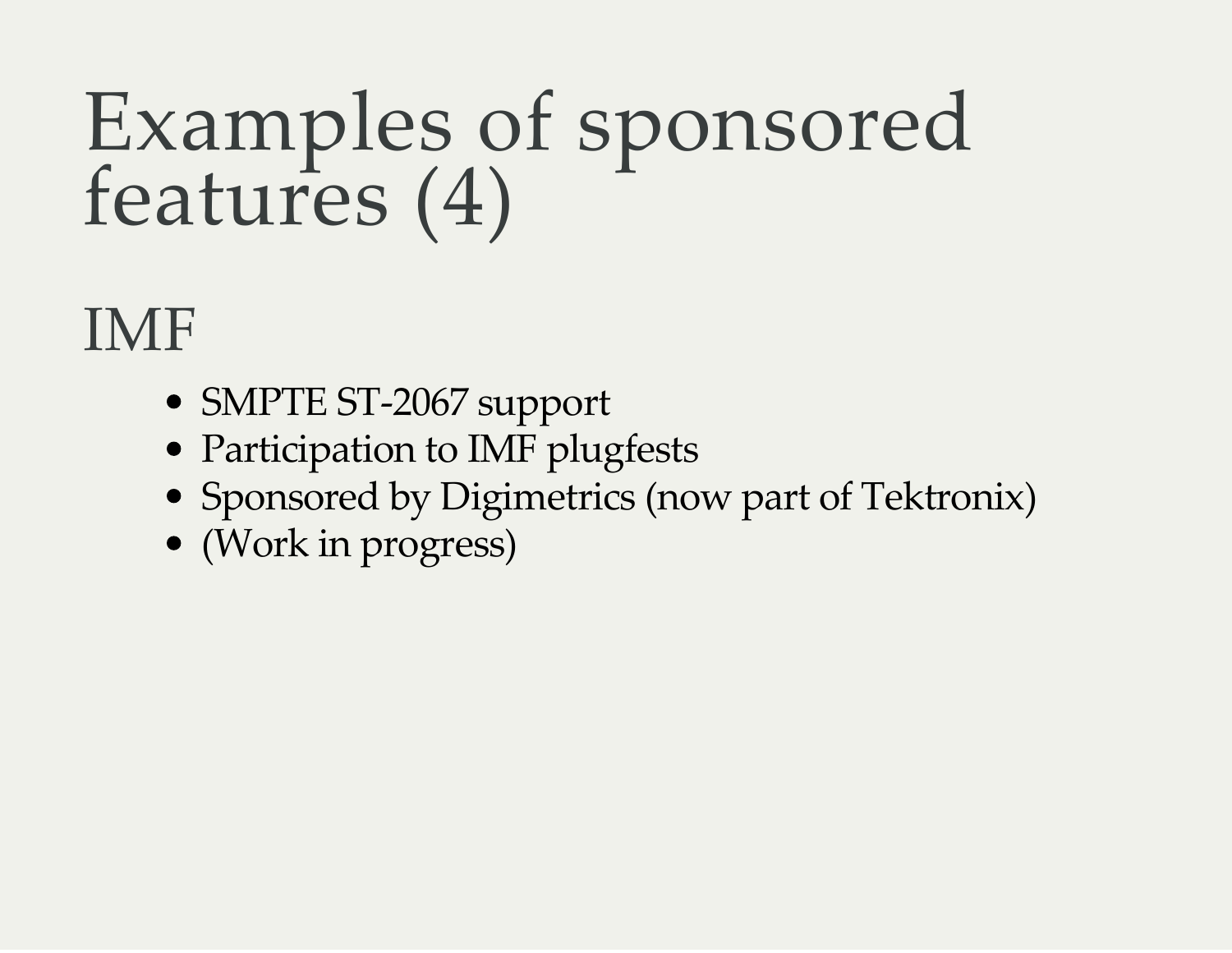#### Examples of sponsored features (5)

DTS Neural Audio

- Presence detection (by metadata) of 5.1 transported in a 2.0 stream
- Sponsored by Numericable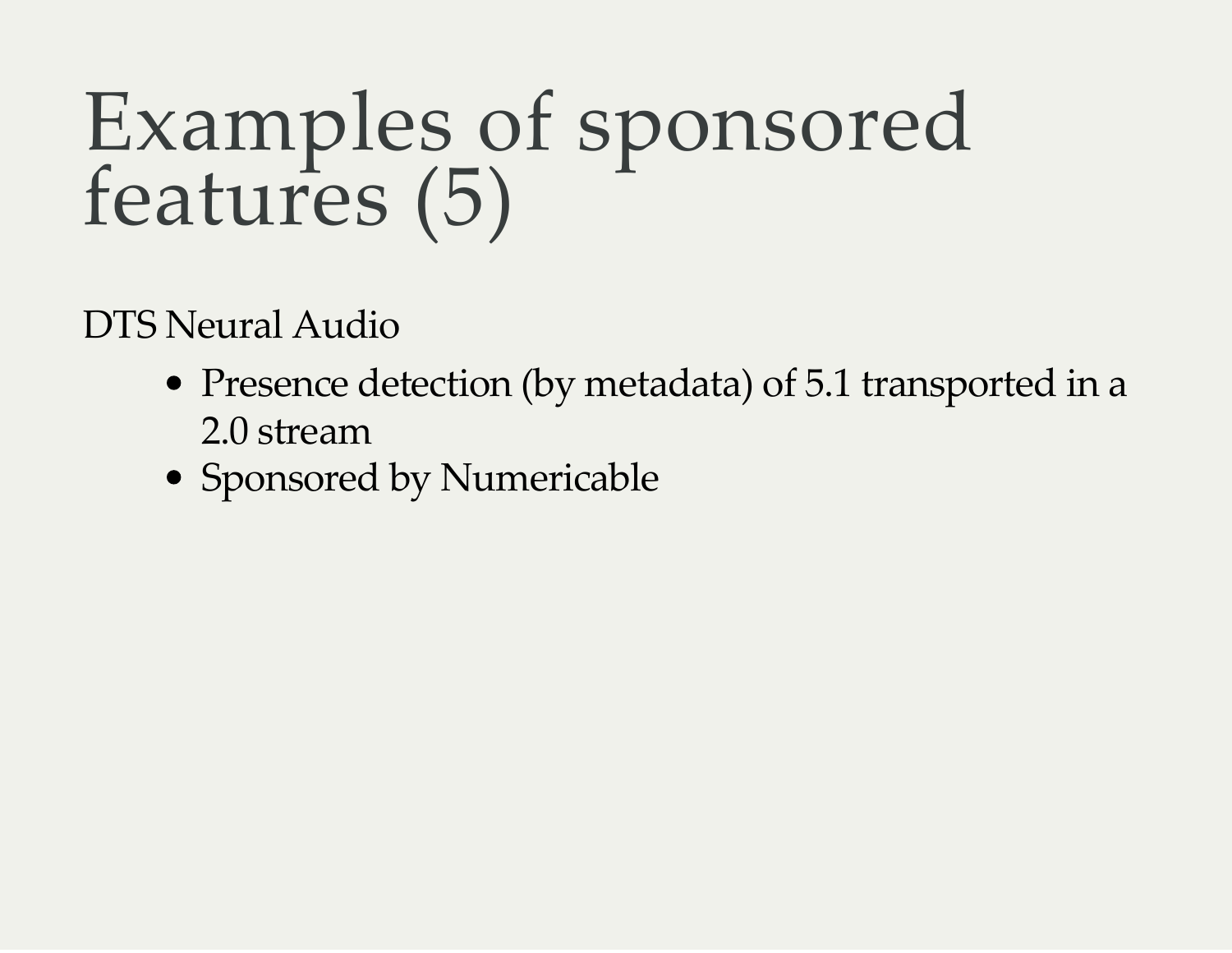#### Examples of sponsored features (6)

#### ὁ MediaConch

- Media CONformance CHecker
- Based on MediaInfo
- 3‑year project, sponsored by European Union
- Includes implementation checker, policy checker, reporter, and fixer
- Initial focus: archival Matroska/FFV1/PCM
- Future focus: format sponsorship opportunities

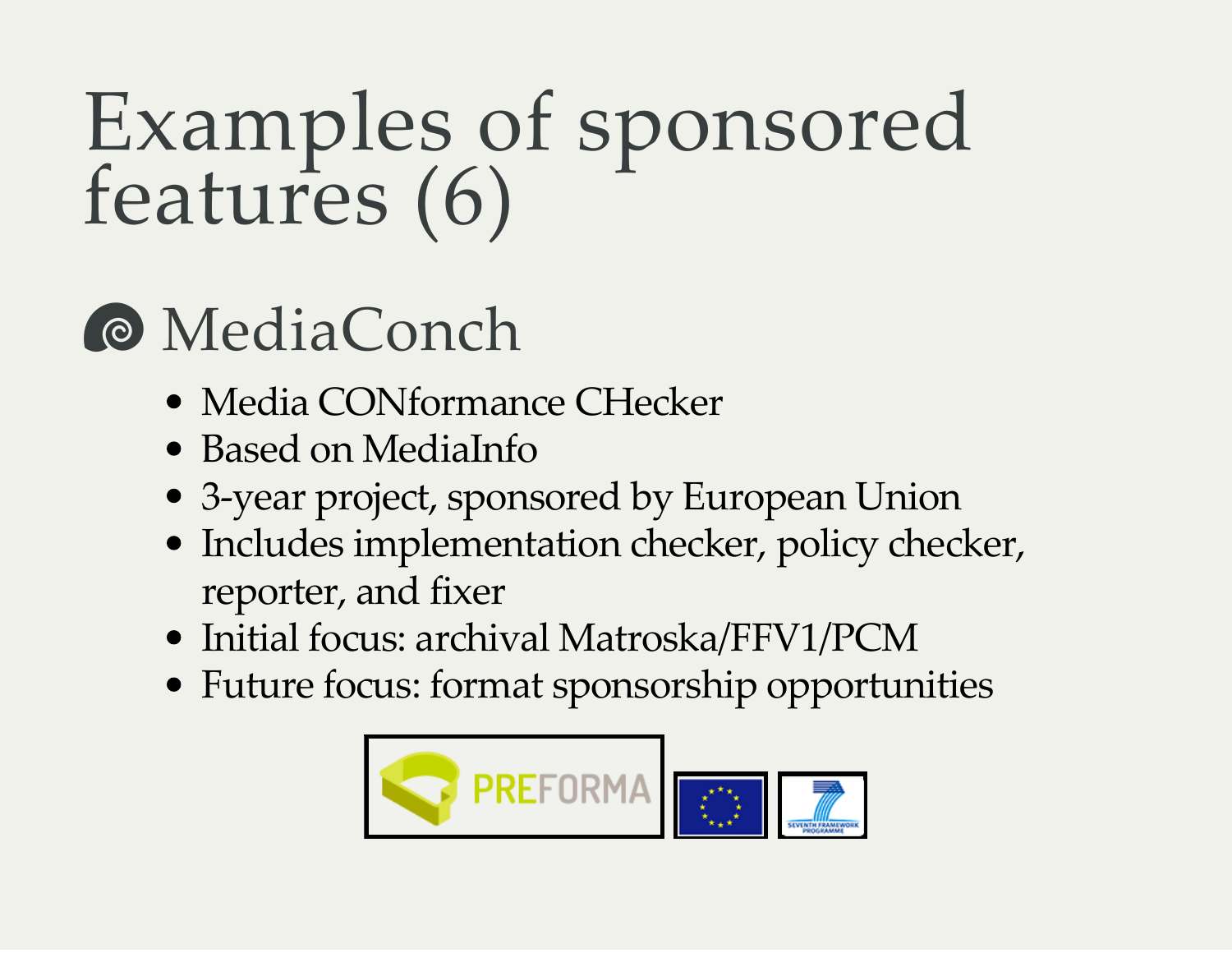#### Example of closed source (0)

- When open source does not fit the sponsor
- Closed source development is available
- Option to pay back for open source later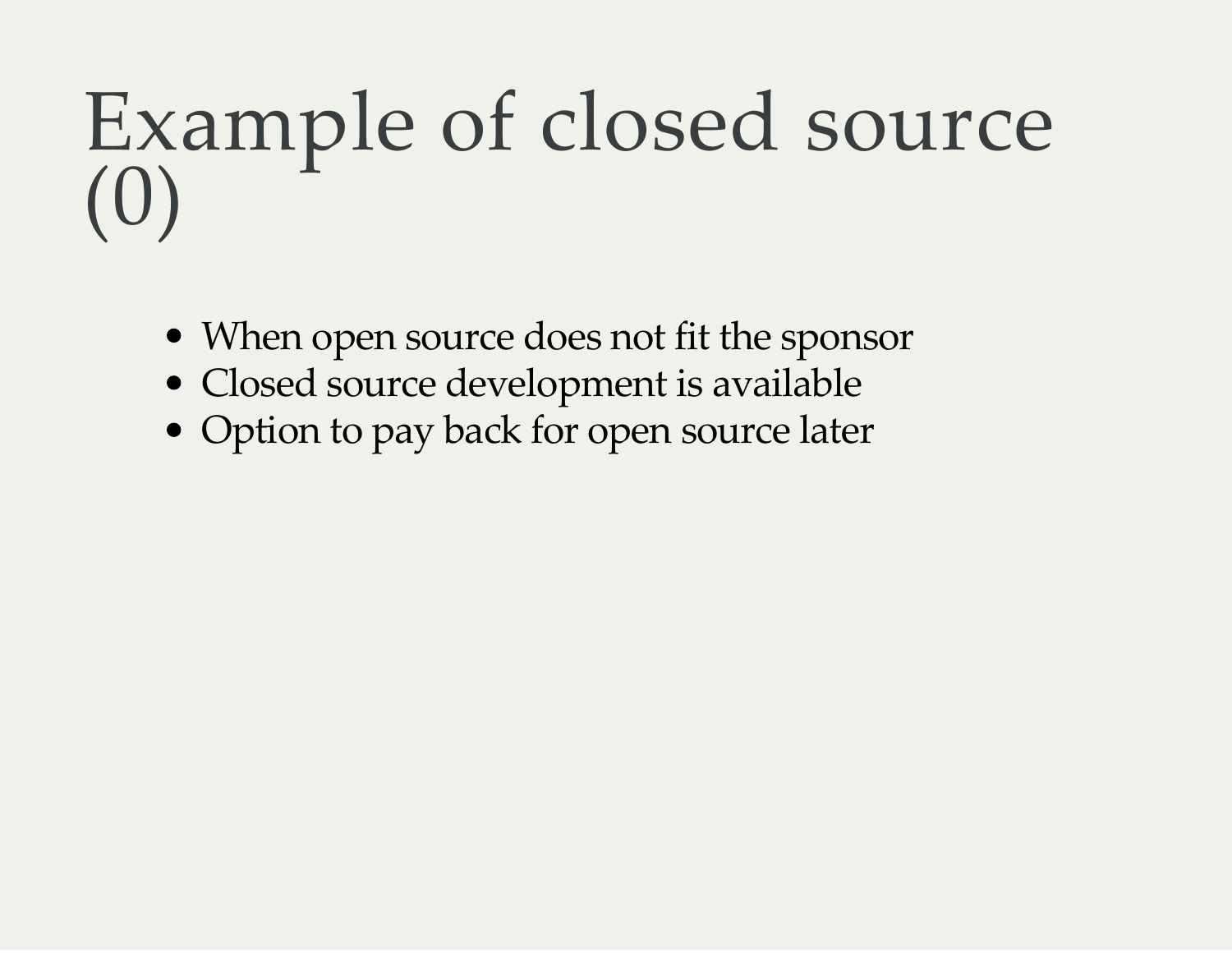#### Example of closed source (1)

- [Digimetrics](http://www.tek.com/aurora) (now part of Tektronix) Aurora
- Automated File-based QC Software
- More detailed container analysis
- latest developed feature: [ARD/ZDF](https://www.irt.de/en/publications/technical-guidelines.html) broadcast profiles

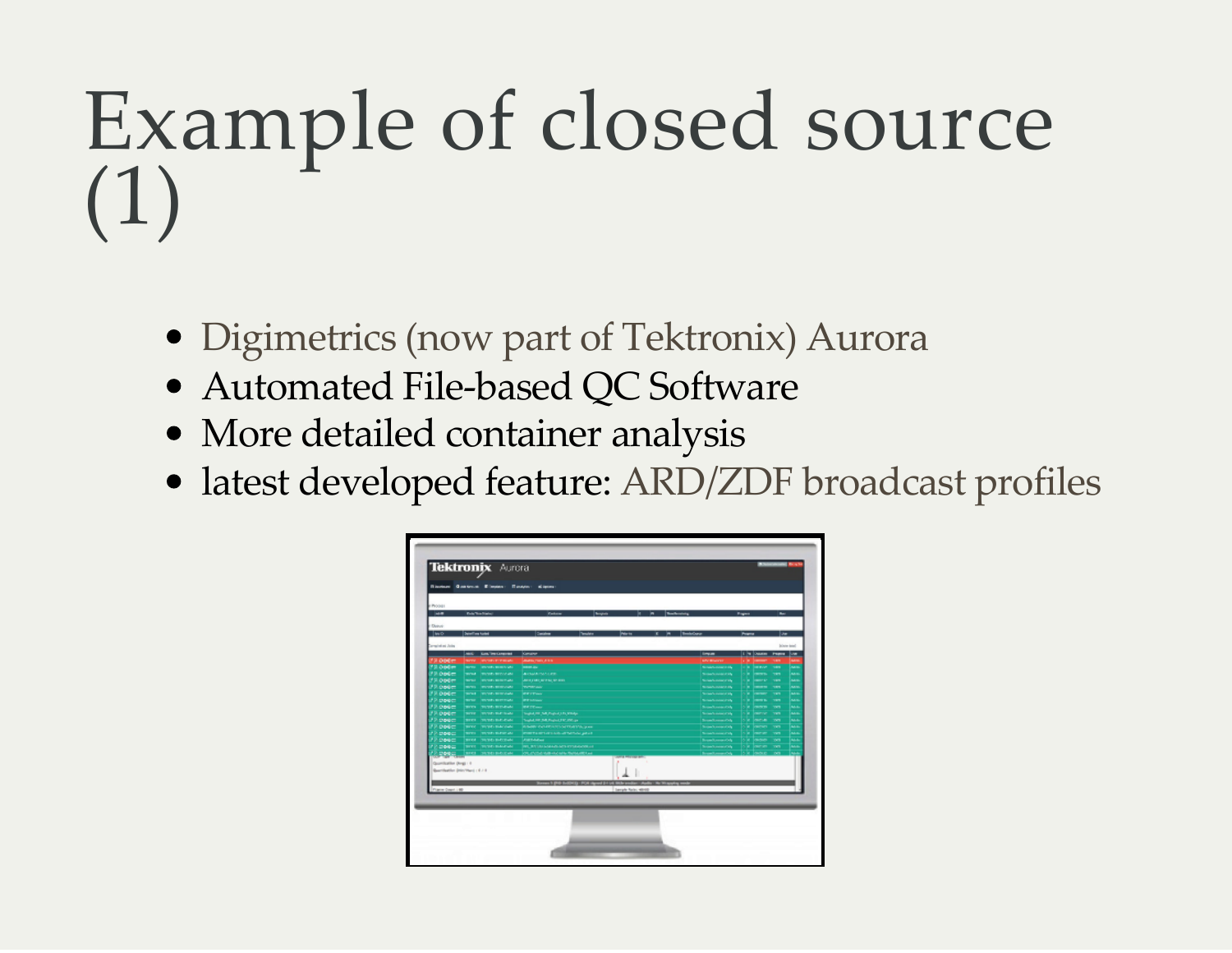#### Example of closed source (2)

- [Digimetrics](http://www.tek.com/hydra-frame-accurate-file-based-player-software) (now part of Tektronix) Hydra
- File-based Player Software
- Demuxer feature addition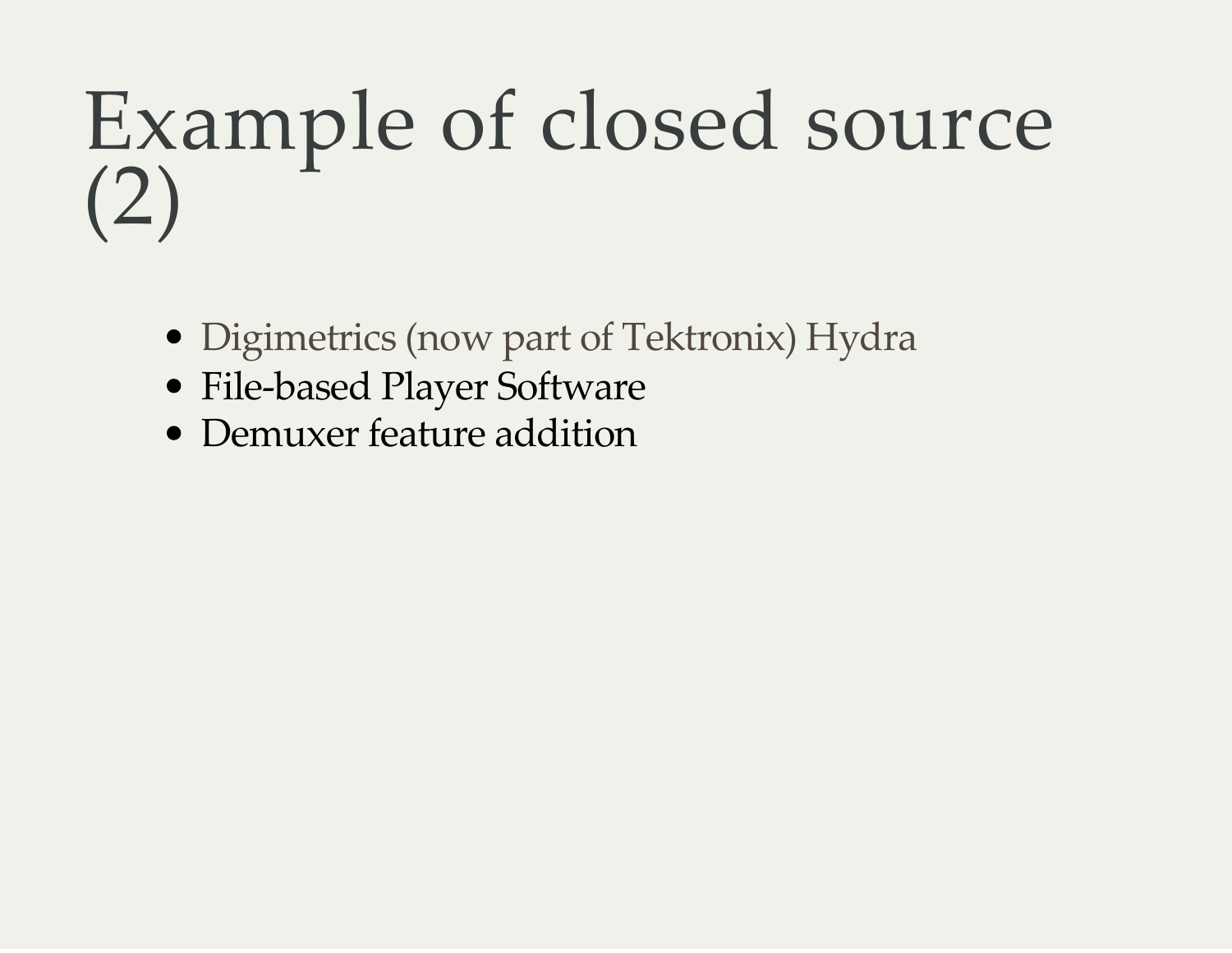#### MediaInfo can be automated.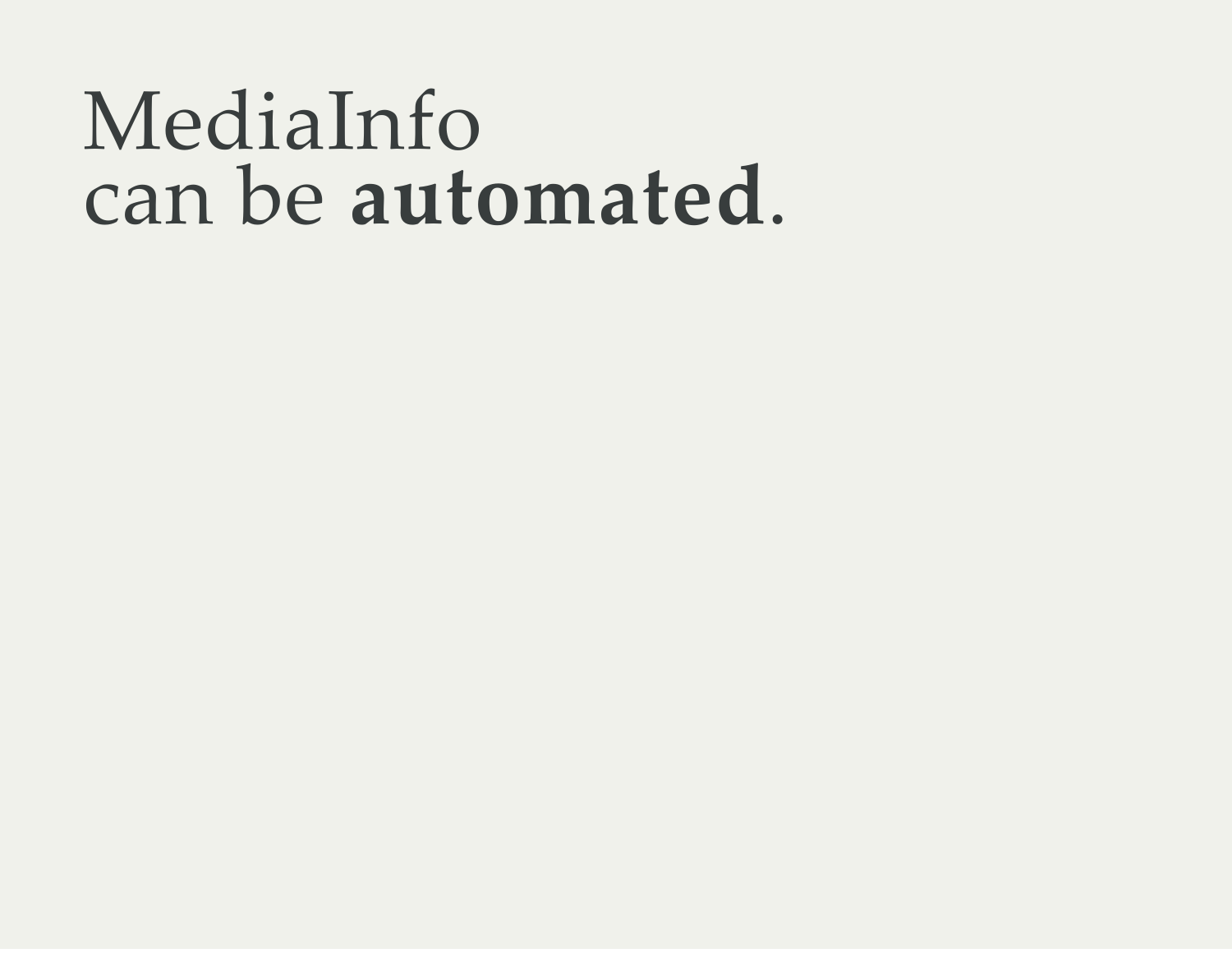# Automation (0)

- Command line batch process
- DLL can be used for direct inclusion in your workflow
- MediaInfo can be adapted to any workflow
- Consultation available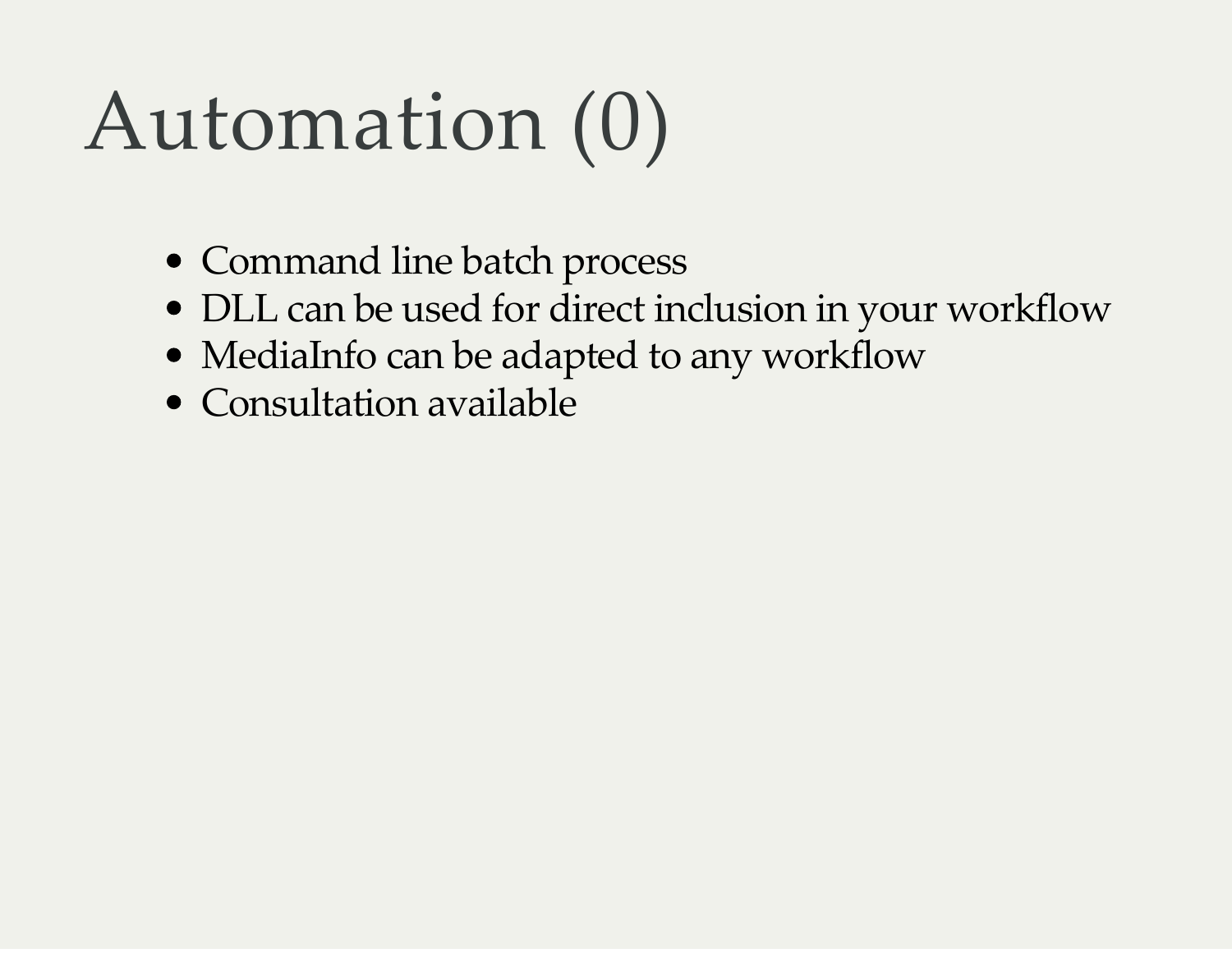# Automation (1)

#### VRT example

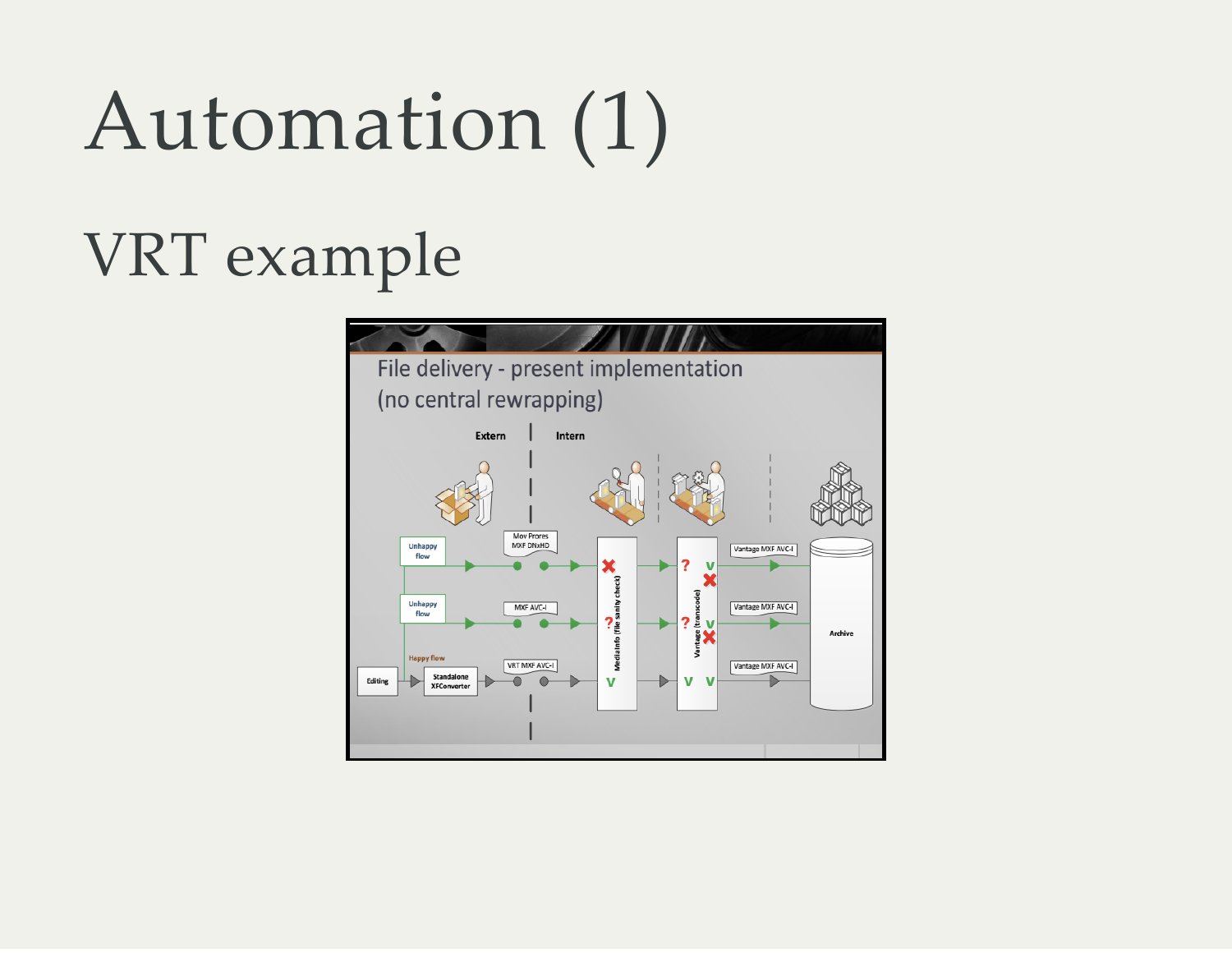# Automation (2)

#### Telestream Vantage example

| 5.                                                                   | <b>Vantage Workflow Designer</b>                                                   | - New Workflow                                                                        | $  \sqrt{2}$                                                                                                                         |
|----------------------------------------------------------------------|------------------------------------------------------------------------------------|---------------------------------------------------------------------------------------|--------------------------------------------------------------------------------------------------------------------------------------|
| <b>Options</b><br>Help<br>File<br><b>View</b>                        |                                                                                    |                                                                                       |                                                                                                                                      |
| <b>Workflows</b><br>η,                                               |                                                                                    | T Mew Workflow [Editing - this workflow is being edited, click Release when finished] |                                                                                                                                      |
| $\overline{\phantom{a}}$ Test                                        | <b>Workflow Design</b>                                                             | Monitor Status Job Status Domain Monitor Status Domain Job Status                     |                                                                                                                                      |
| New Workflow                                                         |                                                                                    |                                                                                       |                                                                                                                                      |
| $T = Test2$                                                          | Þ<br>Þ<br>g<br>⊙<br><b>Traffic</b><br>Catalog<br><b>Monitor</b><br><b>Metadata</b> | 4 Analysis<br>dpp<br>$\blacksquare$<br>Q<br>o<br>in in the<br>画<br>Transcode          | $\mathbb{Q}$<br>$\mathbb{C}$<br>$\mathbb{Q}$<br>$\circ$<br>9<br>Analyze Compare DPP Validate Examine Identify MediaInfo QC<br>Report |
| Medialnfo: An action that can use Medialnfo to examine a media file. |                                                                                    | $M$ $?$ $X$                                                                           |                                                                                                                                      |
| Input media file nickname:                                           |                                                                                    |                                                                                       |                                                                                                                                      |
| $\mathbf{v}$ $\Box$ Generate Report                                  |                                                                                    |                                                                                       |                                                                                                                                      |
|                                                                      |                                                                                    |                                                                                       |                                                                                                                                      |
| $\sim$ General<br>General Stream 1                                   |                                                                                    | Set state to fail if variables could not be generated                                 | $\overline{\mathbb{Q}}$<br><b>MediaInfo</b>                                                                                          |
| $\sim$ Video                                                         | FileExtension:                                                                     | Text variable to q                                                                    |                                                                                                                                      |
| Video Stream 1<br>Video Stream 2                                     | CompleteName_Last:                                                                 | Text variable to q                                                                    |                                                                                                                                      |
|                                                                      | FolderName_Last:                                                                   | Text variable to $a_{\cdots}$                                                         |                                                                                                                                      |
| $-$ Audio<br>Audio Stream 1                                          | FileName_Last:                                                                     | Text variable to g                                                                    |                                                                                                                                      |
| Audio Stream 2                                                       | FileExtension_Last:                                                                | Text variable to q                                                                    | An action that can use MediaInfo to<br>examine a media file.                                                                         |
| Audio Stream 3<br>Audio Stream 4                                     | $V$ Format:                                                                        | $\blacksquare$ Container Format $\vee$<br>Text variable to q                          |                                                                                                                                      |
| Audio Stream 5                                                       | Format/Info:                                                                       | << Create New Variable >><br>variable to q                                            |                                                                                                                                      |
| Audio Stream 6<br>Audio Stream 7                                     | Format/Url:                                                                        | Abstract<br>variable to g.,<br>Audio Codec                                            |                                                                                                                                      |
| Audio Stream 8                                                       | Format/Extensions:                                                                 | Author<br>variable to g.                                                              |                                                                                                                                      |
| $\blacktriangle$ Text                                                | Format_Commercial:                                                                 | Container Format<br>Copyright<br>variable to q.                                       |                                                                                                                                      |
| Text Stream 1                                                        |                                                                                    | File Extension                                                                        |                                                                                                                                      |
| Text Stream 2<br>Text Stream 3                                       | Format_Commercial_IfAny:                                                           | variable to g.<br>File Name                                                           |                                                                                                                                      |
| Text Stream 4                                                        | Format Version:                                                                    | Rating<br>variable to q.<br>Summary                                                   | Nicknames <sup>1</sup>                                                                                                               |
|                                                                      |                                                                                    | Title                                                                                 |                                                                                                                                      |
| Required                                                             |                                                                                    | Cancel<br>Video Codec<br>屈                                                            |                                                                                                                                      |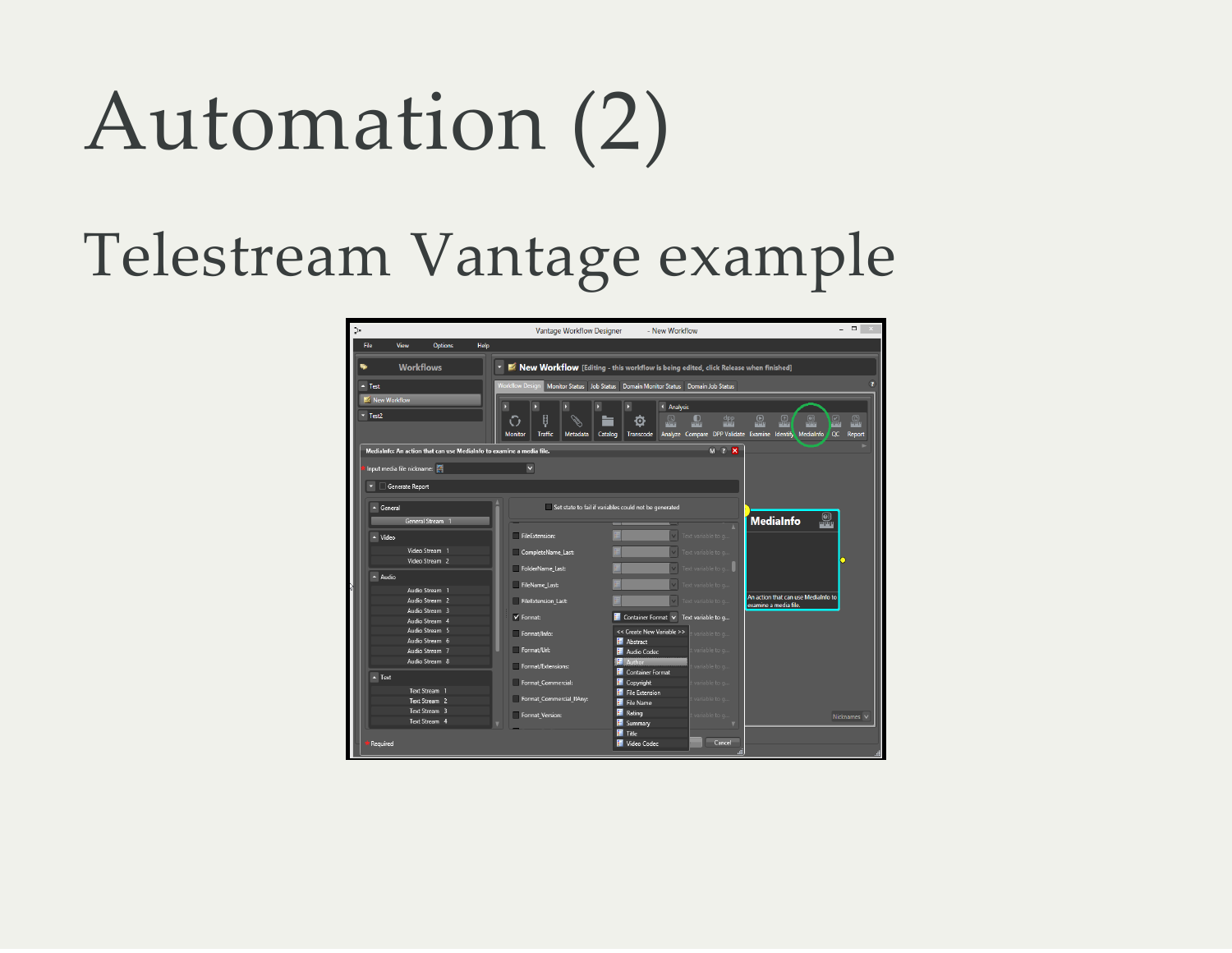# Automation (3)

#### File Information Tool Set (FITS)

- [Developed](http://projects.iq.harvard.edu/fits) by Harvard University Library Digital Repository Service
- Identifies and validates file formats, extracts metadata embedded within files, and outputs the metadata in various formats (including EBUCore)
- Manages the output from several other open source tools
- Will include MediaInfo as one of the inputs

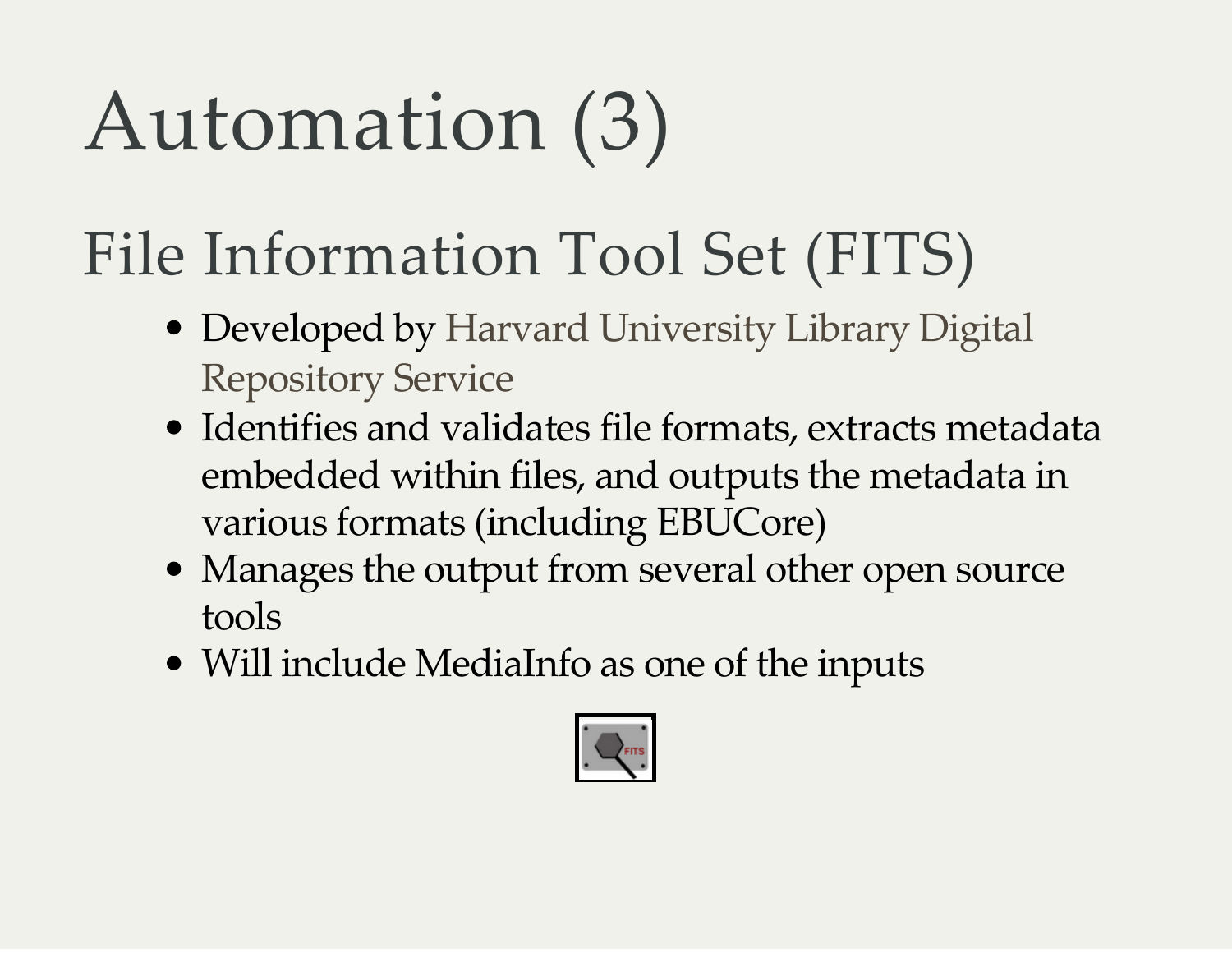#### What's next?

- Better IMF support
- MediaTrace
- Sonyʹs camera metadata
- MediaConch
- Amazon S3 and Microsoft Azure input
- Your feature?